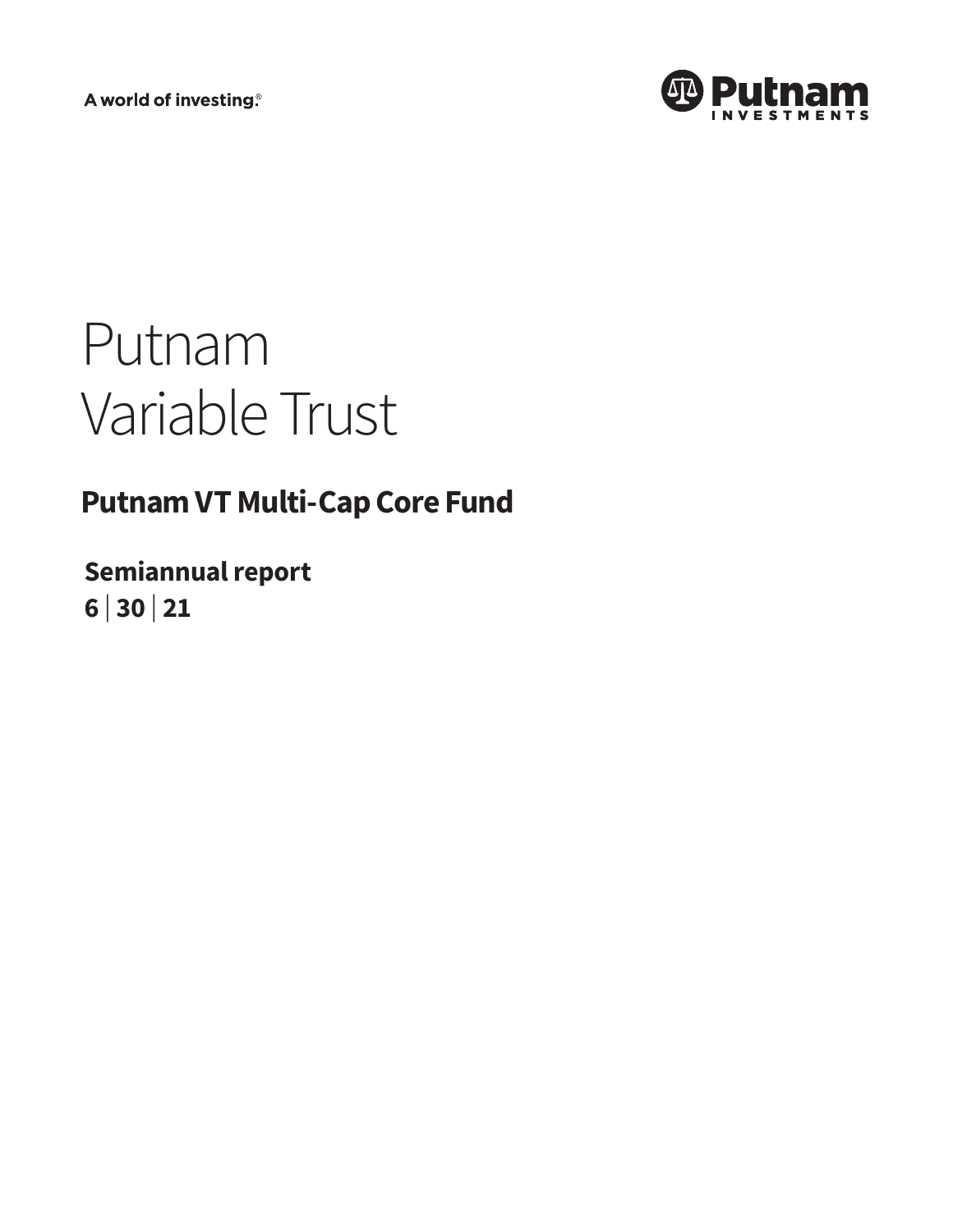# **Message from the Trustees**

August 10, 2021

Dear Shareholder:

The U.S. economy is much improved from a year ago, or even six months ago. Gross domestic product is growing at a pre-pandemic pace. Stock prices are high and interest rates are low. More and more workers are finding jobs, with millions still open. At the same time, vaccinations in many areas have not yet reached enough people to stop the spread of Covid-19. U.S. and global infection rates have recently risen.

While it is too soon to declare the pandemic over, it is worth taking stock of the economy's transition. Some changes accelerated by the pandemic could be lasting. Dynamic, well-managed companies have adapted to seize new, more sustainable growth opportunities.

An active investment philosophy is well suited to this time. Putnam's research teams are analyzing the fundamentals of what has stayed the same and what has changed to uncover valuable investment insights or potential risks.

Thank you for investing with Putnam.

Respectfully yours,

**Robert L. Reynolds** President and Chief Executive Officer Putnam Investments

**Kenneth R. Leibler** Chair, Board of Trustees

*The views expressed in this report are exclusively those of Putnam Management and are subject to change. They are not meant as investment advice. Please note that the holdings discussed in this report may not have been held by the fund for the entire period. Portfolio composition is subject to review in accordance with the fund's investment strategy and may vary in the future.*

**Consider these risks before investing:** Investments in small and/or midsize companies increase the risk of greater price fluctuations. Growth stocks may be more susceptible to earnings disappointments, and value stocks may fail to rebound. The value of investments in the fund's portfolio may fall or fail to rise over extended periods of time for a variety of reasons, including general economic, political, or financial market conditions; investor sentiment and market perceptions; government actions; geopolitical events or changes; and factors related to a specific issuer, geography, industry, or sector. These and other factors may lead to increased volatility and reduced liquidity in the fund's portfolio holdings. Our investment techniques, analyses, and judgments may not produce the outcome we intend. The investments we select for the fund may not perform as well as other securities that we do not select for the fund. We, or the fund's other service providers, may experience disruptions or operating errors that could have a negative effect on the fund. You can lose money by investing in the fund.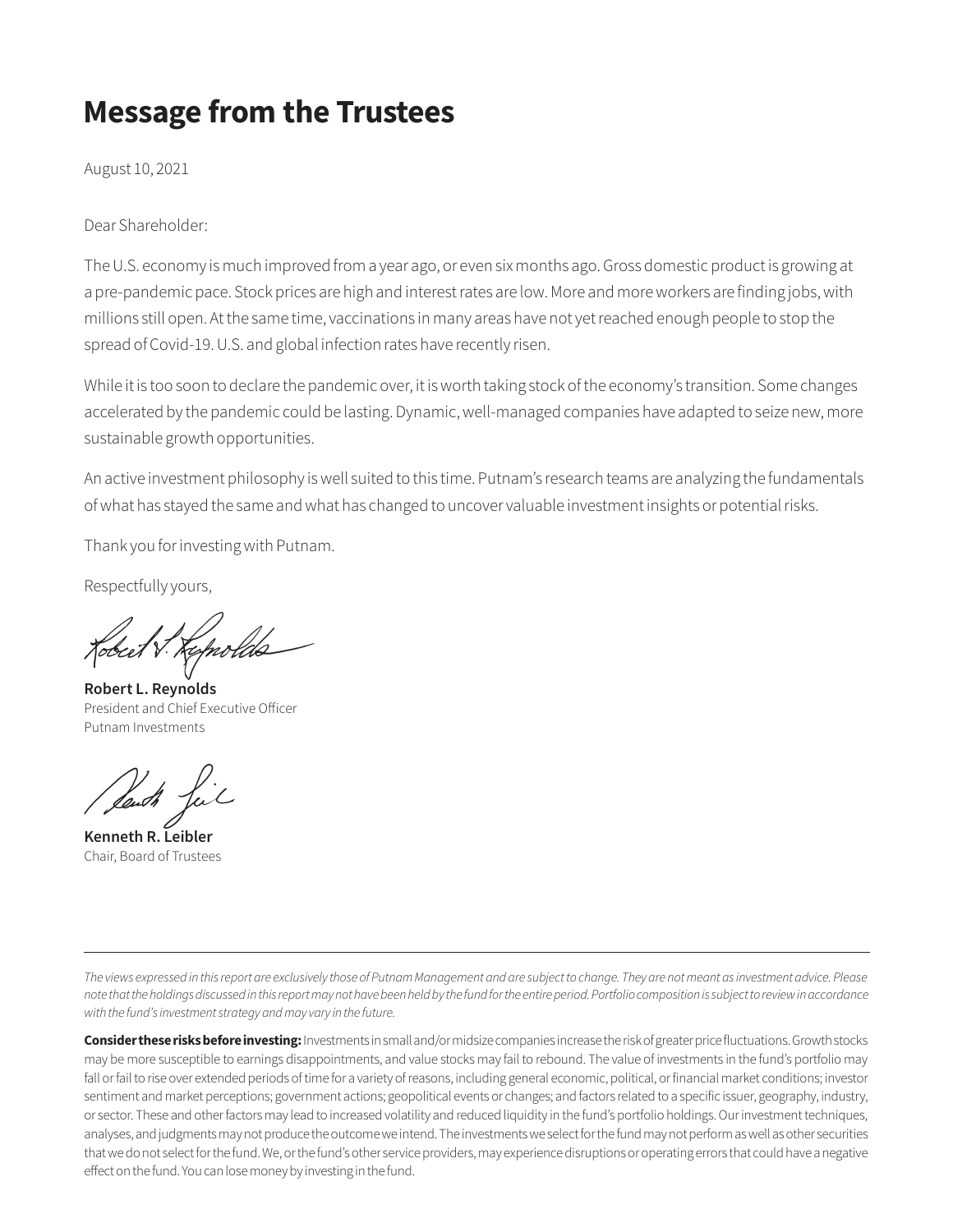#### **Investment objective**

Capital appreciation

**Net asset value** June 30, 2021

| Class IA: \$23.69 |  |
|-------------------|--|
|-------------------|--|

#### **Total return at net asset value**

| (as of 6/30/21)        | Class IA shares* | Class IB shares* | Russell 3000<br>Index |
|------------------------|------------------|------------------|-----------------------|
| 6 months               | 21.10%           | 20.97%           | 15.11%                |
| 1 year                 | 52.16            | 51.83            | 44.16                 |
| 5 years<br>Annualized  | 140.81<br>19.22  | 137.76<br>18.91  | 127.67<br>17.89       |
| 10 years<br>Annualized | 304.50<br>15.00  | 294.45<br>14.71  | 294.04<br>14.70       |
| l ife                  | 372.58           | 347.36           | 531.23                |
| Annualized             | 6.93             | 6.68             | 8.28                  |

**Class IA: \$23.69 Class IB: \$23.60**

For a portion of the periods, the fund had expense limitations, without which returns would have been lower.

Before June 30, 2018, the fund was managed with a materially different investment strategy and may have achieved materially different performance results under its current investment strategy from that shown for periods before this date.

\*Class inception date: April 30, 1998.

The Russell 3000 Index is an unmanaged index of the 3,000 largest U.S. companies.

Frank Russell Company is the source and owner of the trademarks, service marks, and copyrights related to the Russell Indexes. Russell® is a trademark of Frank Russell Company.

**Data represent past performance. Past performance does not guarantee future results. More recent returns may be less or more than those shown. Investment return and principal value will fluctuate, and you may have a gain or a loss when you sell your shares. Performance information does not reflect any deduction for taxes a shareholder may owe on fund distributions or on the redemption of fund shares. All total return figures are at net asset value and exclude contract charges and expenses, which are added to the variable annuity contracts to determine total return at unit value. Had these charges and expenses been reflected, performance would have been lower. For more recent performance, contact your variable annuity provider who can provide you with performance that reflects the charges and expenses at your contract level.**

**Portfolio composition**



Allocations are shown as a percentage of the fund's net assets. Cash and net other assets, if any, represent the market value weights of cash, derivatives, short-term securities, and other unclassified assets in the portfolio. Summary information may differ from the portfolio schedule included in the financial statements due to the inclusion of derivative securities, any interest accruals, the exclusion of as-of trades, if any, the use of different classifications of securities for presentation purposes, and rounding. Holdings and allocations may vary over time.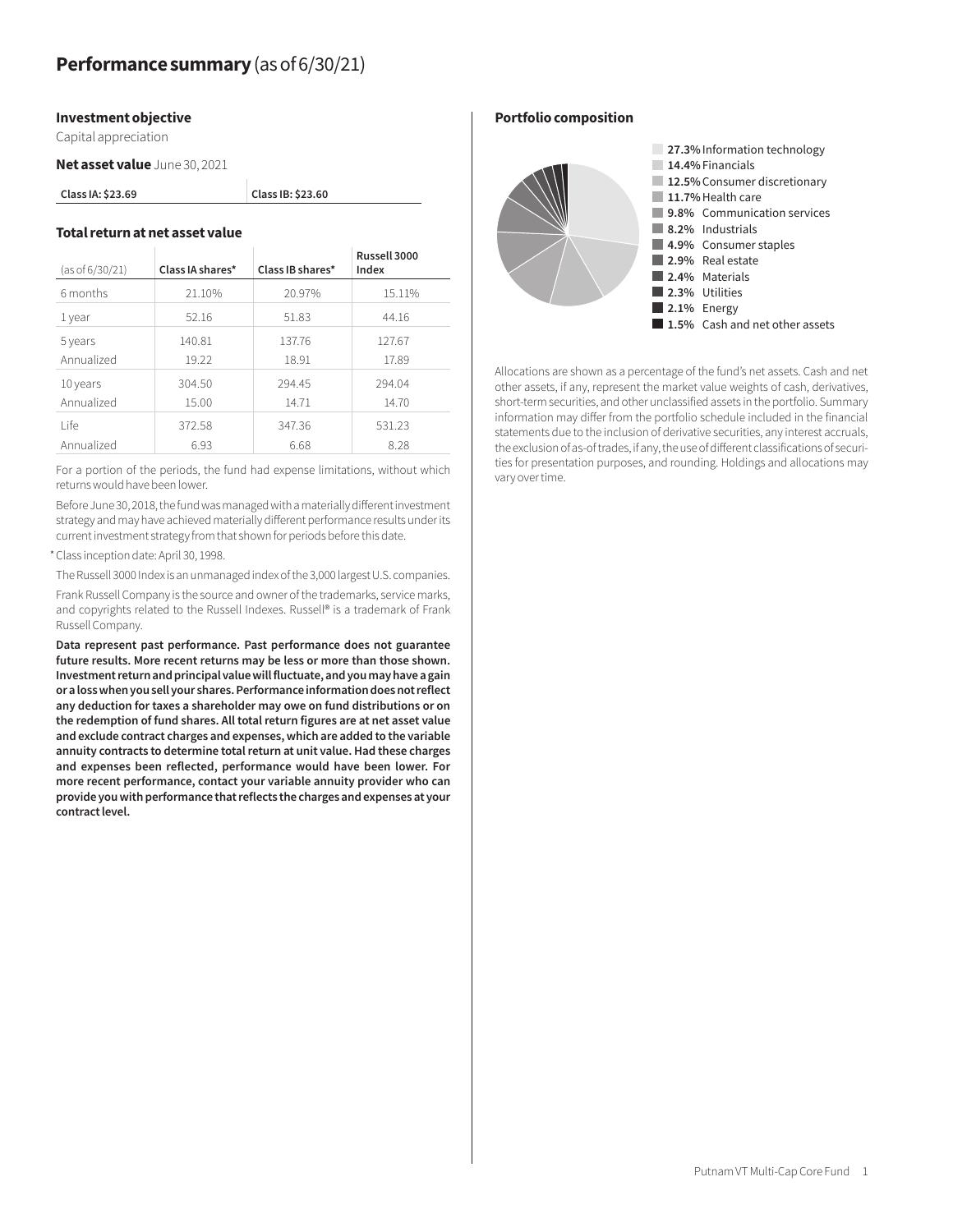# **Understanding your fund's expenses**

*As an investor in a variable annuity product that invests in a registered investment company, you pay ongoing expenses, such as management fees, distribution fees (12b-1 fees), and other expenses. Using the following information, you can estimate how these expenses affect your investment and compare them with the expenses of other funds. You may also pay one-time transaction expenses, which are not shown in this section and would result in higher total expenses. Charges and*  expenses at the insurance company separate account level are not *reflected. For more information, see your fund's prospectus or talk to your financial representative.*

#### **Review your fund's expenses**

The two left-hand columns of the Expenses per \$1,000 table show the expenses you would have paid on a \$1,000 investment in your fund from  $1/1/21$  to  $6/30/21$ . They also show how much a \$1,000 investment would be worth at the close of the period, *assuming actual returns and expenses.* To estimate the ongoing expenses you paid over the period, divide your account value by \$1,000, then multiply the result by the number in the first line for the class of shares you own.

#### **Compare your fund's expenses with those of other funds**

The two right-hand columns of the Expenses per \$1,000 table show your fund's expenses based on a \$1,000 investment, *assuming a hypothetical 5% annualized return.* You can use this information to compare the ongoing expenses (but not transaction expenses or total costs) of investing in the fund with those of other funds. All shareholder reports of mutual funds and funds serving as variable annuity vehicles will provide this information to help you make this comparison. Please note that you cannot use this information to estimate your actual ending account balance and expenses paid during the period.

#### **Expense ratios**

|                                                                       | Class IA | Class IB |
|-----------------------------------------------------------------------|----------|----------|
| Total annual operating expenses for the fiscal<br>year ended 12/31/20 | 0.67%    | 0.92%    |
| Annualized expense ratio for the six-month<br>period ended 6/30/21    | 0.66%    | 0.91%    |

Fiscal year expense information in this table is taken from the most recent prospectus, is subject to change, and may differ from that shown for the annualized expense ratio and in the financial highlights of this report.

Expenses are shown as a percentage of average net assets.

#### **Expenses per \$1,000**

|                                     | Expenses and value for a<br>\$1,000 investment, assuming<br>actual returns for the<br>6 months ended 6/30/21 |            | Expenses and value for a<br>\$1,000 investment, assuming<br>return for the 6 months<br>ended 6/30/21 | a hypothetical 5% annualized |
|-------------------------------------|--------------------------------------------------------------------------------------------------------------|------------|------------------------------------------------------------------------------------------------------|------------------------------|
|                                     | Class IA                                                                                                     | Class IB   | Class IA                                                                                             | Class IB                     |
| Expenses paid<br>per \$1,000*†      | \$3.62                                                                                                       | \$4.99     | \$3.31                                                                                               | \$4.56                       |
| Ending value<br>(after<br>expenses) | \$1,211.00                                                                                                   | \$1,209.70 | \$1,021.52                                                                                           | \$1,020.28                   |

\*Expenses for each share class are calculated using the fund's annualized expense ratio for each class, which represents the ongoing expenses as a percentage of average net assets for the six months ended 6/30/21. The expense ratio may differ for each share class.

†Expenses based on actual returns are calculated by multiplying the expense ratio by the average account value for the period; then multiplying the result by the number of days in the period (181); and then dividing that result by the number of days in the year (365). Expenses based on a hypothetical 5% return are calculated by multiplying the expense ratio by the average account value for the six-month period; then multiplying the result by the number of days in the six-month period (181); and then dividing that result by the number of days in the year (365).

### **Your fund's managers**



Portfolio Manager **Gerard P. Sullivan** joined Putnam in 2008 and has been in the investment industry since 1982.

Arthur Yeager is Assistant Portfolio Manager of the fund.

Your fund's managers also manage other accounts advised by Putnam Management or an affiliate, including retail mutual fund counterparts to the funds in Putnam Variable Trust.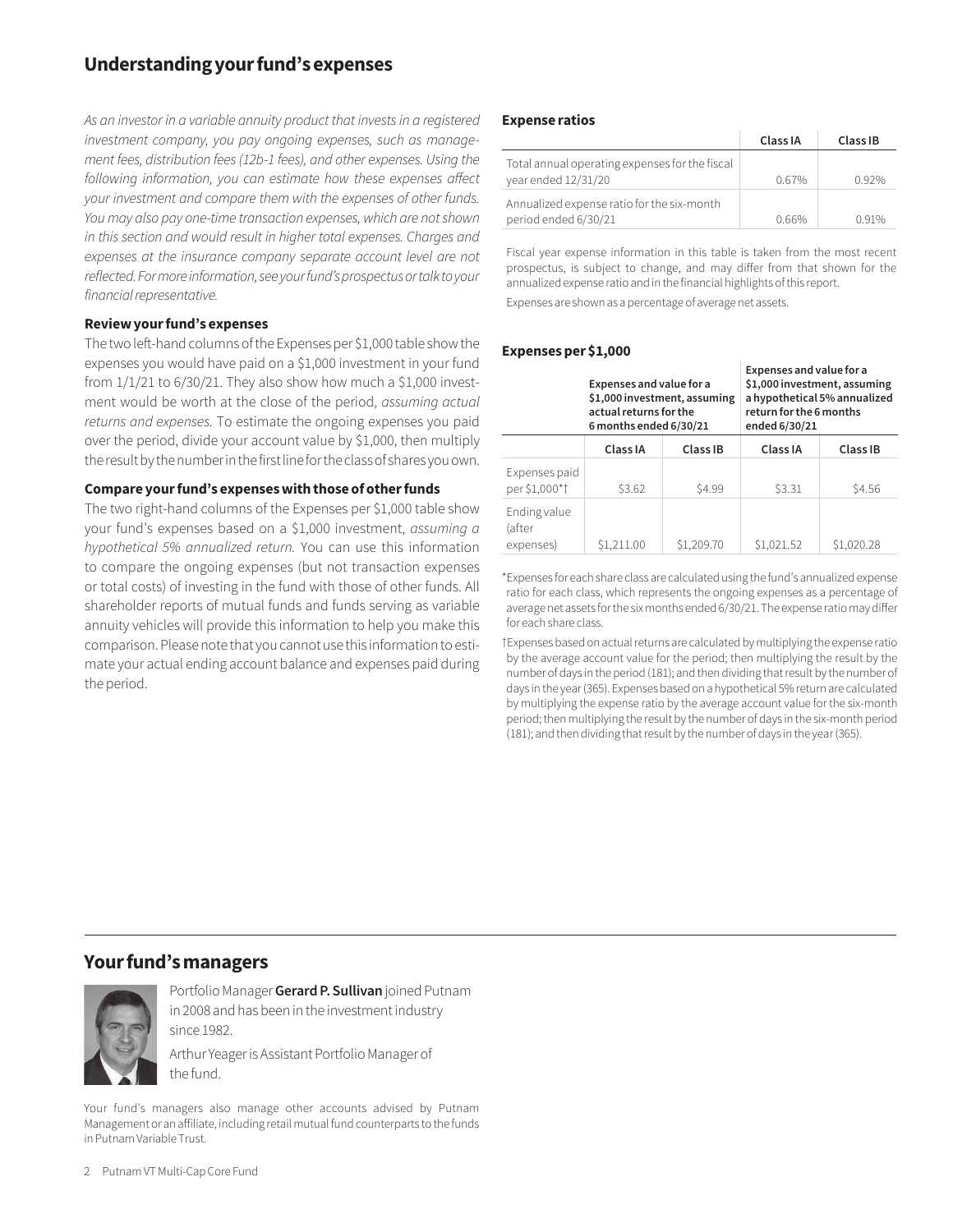# **The fund's portfolio** 6/30/21 (Unaudited) **COMMON STOCKS (96.5%)**\* *cont.* Shares Value

| COMMON STOCKS (96.5%)*                                                                 | <b>Shares</b> | Value                |
|----------------------------------------------------------------------------------------|---------------|----------------------|
| Aerospace and defense (2.0%)                                                           |               |                      |
| Northrop Grumman Corp.                                                                 | 7,100         | \$2,580,353          |
| Raytheon Technologies Corp.                                                            | 38,200        | 3,258,842            |
| Air freight and logistics (0.3%)                                                       |               | 5,839,195            |
| FedEx Corp.                                                                            | 3,400         | 1,014,322            |
| Airlines (1.0%)                                                                        |               | 1,014,322            |
| Southwest Airlines Co. 1                                                               | 56,100        | 2,978,349            |
|                                                                                        |               | 2,978,349            |
| Auto components (1.2%)<br>Magna International, Inc. (Canada)                           | 37,725        | 3,494,844            |
|                                                                                        |               | 3,494,844            |
| Banks (5.4%)                                                                           |               |                      |
| Bank of America Corp.                                                                  | 252,942       | 10,428,799           |
| Citigroup, Inc.                                                                        | 56,500        | 3,997,375            |
| KeyCorp                                                                                | 73,307        | 1,513,790            |
| Beverages (1.4%)                                                                       |               | 15,939,964           |
| Coca-Cola Co. (The)                                                                    | 47,000        | 2,543,170            |
| Molson Coors Beverage Co. Class B <sup>+</sup> S                                       | 28,435        | 1,526,675            |
| Biotechnology (3.1%)                                                                   |               | 4,069,845            |
| AbbVie, Inc.                                                                           | 37,125        | 4,181,760            |
| Amgen, Inc.                                                                            | 18,295        | 4,459,406            |
| Vor BioPharma, Inc. †                                                                  | 24,668        | 460,058              |
| Capital markets (4.0%)                                                                 |               | 9,101,224            |
| Apollo Global Management, Inc.                                                         | 19,314        | 1,201,331            |
| Goldman Sachs Group, Inc. (The)                                                        | 10,290        | 3,905,364            |
| KKR & Co., Inc. Class A                                                                | 45,200        | 2,677,648            |
| Morgan Stanley                                                                         | 27,038        | 2,479,114            |
| Raymond James Financial, Inc.                                                          | 11,700        | 1,519,830            |
| Chemicals (0.9%)                                                                       |               | 11,783,287           |
| Eastman Chemical Co.                                                                   | 22,600        | 2,638,550            |
|                                                                                        |               | 2,638,550            |
| Communications equipment (1.5%)<br>Cisco Systems, Inc./California                      | 83,141        | 4,406,473            |
|                                                                                        |               | 4,406,473            |
| Construction materials (0.3%)                                                          |               |                      |
| Summit Materials, Inc. Class A †                                                       | 22,574        | 786,704              |
| Distributors (0.3%)                                                                    |               | 786,704              |
| LKQ Corp.†                                                                             | 15,400        | 757,988              |
| Diversified consumer services (0.1%)                                                   |               | 757,988              |
| OneSpaWorld Holdings, Ltd. (Bahamas) †                                                 | 30,486        | 295,409              |
|                                                                                        |               | 295,409              |
| Diversified financial services (2.9%)<br>Berkshire Hathaway, Inc. Class B <sup>+</sup> | 20,700        | 5,752,944            |
| Climate Change Crisis Real Impact I                                                    |               |                      |
| Acquisition Corp. Class A (acquired 1/22/21,                                           |               |                      |
| cost \$904,020) (Private) † ∆∆ F <sup>p</sup>                                          | 90,402        | 1,222,054            |
| FirstMark Horizon Acquisition Corp. Class A                                            | 41,382        | 410,923              |
| Senior Connect Acquisition Corp. I Class A +                                           | 90,234        | 877,977              |
| Switchback Energy (acquired 5/12/21,<br>cost \$386,350) (Private) † ∆∆ F               |               |                      |
|                                                                                        | 38,635        | 343,890<br>8,607,788 |
| Diversified telecommunication services (1.1%)                                          |               |                      |
| AT&T, Inc.                                                                             | 39,172        | 1,127,370            |
| Liberty Global PLC Class A (United Kingdom) †                                          | 73,574        | 1,998,270            |
|                                                                                        |               | 3,125,640            |

| COMMUN 31 UCN3 (90.3%) COMC                                                            | ənares          | value                  |
|----------------------------------------------------------------------------------------|-----------------|------------------------|
| Electric utilities (2.3%)                                                              |                 |                        |
| Exelon Corp.                                                                           | 50,000          | \$2,215,500            |
| NRG Energy, Inc.                                                                       | 57,700          | 2,325,310              |
| PG&E Corp.†                                                                            | 213,578         | 2,172,088              |
| Entertainment (1.2%)                                                                   |                 | 6,712,898              |
| Walt Disney Co. (The) †                                                                | 20,000          | 3,515,400              |
|                                                                                        |                 | 3,515,400              |
| Equity real estate investment trusts (REITs) (2.1%)<br>Armada Hoffler Properties, Inc. |                 |                        |
|                                                                                        | 96,384          | 1,280,943              |
| Boston Properties, Inc.<br>Gaming and Leisure Properties, Inc.                         | 9,700<br>70,811 | 1,111,523<br>3,280,674 |
| Vornado Realty Trust <sup>s</sup>                                                      | 9,300           | 434,031                |
|                                                                                        |                 | 6,107,171              |
| Food and staples retail (1.7%)                                                         |                 |                        |
| Walmart, Inc.                                                                          | 36,700          | 5,175,434              |
| Health-care equipment and supplies (0.6%)                                              |                 | 5,175,434              |
| Medtronic PLC                                                                          | 14,800          | 1,837,124              |
| Health-care providers and services (5.4%)                                              |                 | 1,837,124              |
| Cigna Corp.                                                                            | 7,700           | 1,825,439              |
| CVS Health Corp.                                                                       | 23,600          | 1,969,184              |
| HCA Healthcare, Inc.                                                                   | 14,839          | 3,067,815              |
| McKesson Corp.                                                                         | 11,300          | 2,161,012              |
| Tenet Healthcare Corp. †                                                               | 33,700          | 2,257,563              |
| UnitedHealth Group, Inc.                                                               | 12,100          | 4,845,324              |
|                                                                                        |                 | 16,126,337             |
| Hotels, restaurants, and leisure (0.4%)<br>Chuy's Holdings, Inc. 1                     | 17,562          | 654,360                |
| Kura Sushi USA, Inc. Class A †                                                         | 14,077          | 535,067                |
|                                                                                        |                 | 1,189,427              |
| Household durables (1.4%)                                                              |                 |                        |
| HC Brillant Services GmbH (acquired 8/2/13,                                            | 6               | 5                      |
| cost \$4) (Private) (Germany) † ∆∆ F<br>PulteGroup, Inc.                               | 73,800          | 4,027,266              |
|                                                                                        |                 | 4,027,271              |
| Industrial conglomerates (1.4%)                                                        |                 |                        |
| Honeywell International, Inc.                                                          | 19,000          | 4,167,650              |
| Insurance (1.3%)                                                                       |                 | 4,167,650              |
| Arch Capital Group, Ltd. †                                                             | 46,800          | 1,822,392              |
| Assured Guaranty, Ltd.                                                                 | 45,291          | 2,150,417              |
| Interactive media and services (6.2%)                                                  |                 | 3,972,809              |
| Alphabet, Inc. Class C†                                                                | 4,592           | 11,509,021             |
| Facebook, Inc. Class At                                                                | 20,100          | 6,988,971              |
|                                                                                        |                 | 18,497,992             |
| Internet and direct marketing retail (3.9%)                                            |                 |                        |
| Amazon.com, Inc. †                                                                     | 3,336           | 11,476,374             |
| IT Services (2.6%)                                                                     |                 | 11,476,374             |
| Mastercard, Inc. Class A                                                               | 13,000          | 4,746,170              |
| PayPal Holdings, Inc. †                                                                | 10,400          | 3,031,392              |
| Machinery (0.9%)                                                                       |                 | 7,777,562              |
| Otis Worldwide Corp.                                                                   | 31,600          | 2,583,932              |
|                                                                                        |                 | 2,583,932              |
| Media (1.3%)                                                                           |                 |                        |
| Comcast Corp. Class A                                                                  | 67,740          | 3,862,535<br>3,862,535 |
| Metals and mining (1.3%)                                                               |                 |                        |
| Freeport-McMoRan, Inc. (Indonesia)                                                     | 58,800          | 2,182,068              |
| Nucor Corp.                                                                            | 16,263          | 1,560,110              |
|                                                                                        |                 | 3,742,178              |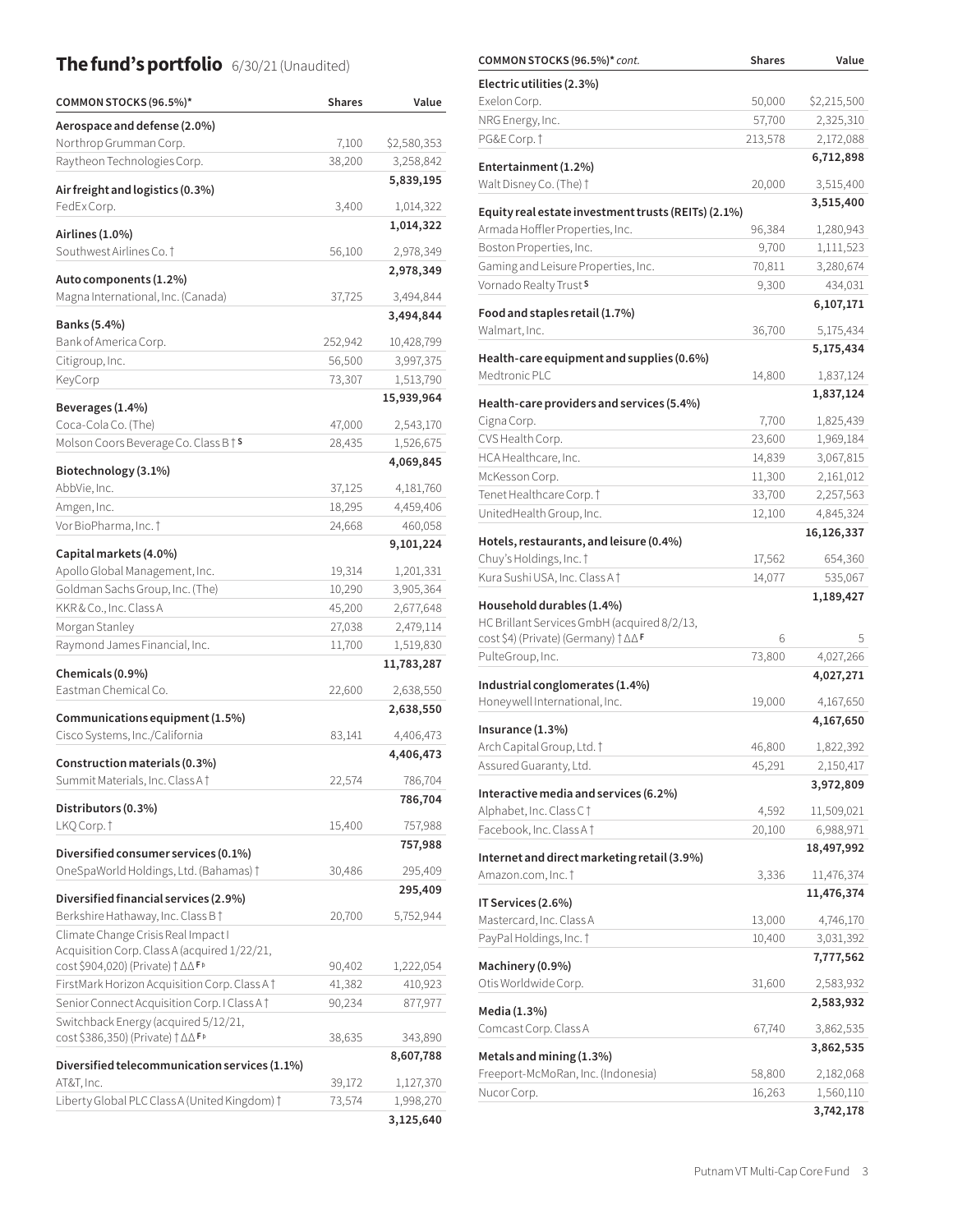| COMMON STOCKS (96.5%)* cont.                          | <b>Shares</b> | Value         |
|-------------------------------------------------------|---------------|---------------|
| Mortgage real estate investment trusts (REITs) (0.3%) |               |               |
| Starwood Property Trust, Inc.                         | 31,400        | \$821,738     |
|                                                       |               | 821,738       |
| Multiline retail (1.8%)<br>Target Corp.               | 22,400        | 5,414,976     |
|                                                       |               | 5,414,976     |
| Oil, gas, and consumable fuels (2.1%)                 |               |               |
| Comstock Resources, Inc. 1                            | 140,431       | 936,675       |
| ConocoPhillips                                        | 27,157        | 1,653,861     |
| Enterprise Products Partners LP                       | 101,200       | 2,441,956     |
| Phillips 66                                           | 14,300        | 1,227,226     |
| Personal products (0.1%)                              |               | 6,259,718     |
| Better Choice Co., Inc. 1                             | 50,621        | 217,670       |
|                                                       |               | 217,670       |
| Pharmaceuticals (2.5%)                                |               |               |
| Eli Lilly and Co.                                     | 12,200        | 2,800,144     |
| Johnson & Johnson                                     | 30,430        | 5,013,038     |
| Real estate management and development (0.9%)         |               | 7,813,182     |
| CBRE Group, Inc. Class A +                            | 30,200        | 2,589,046     |
| Road and rail (1.2%)                                  |               | 2,589,046     |
| Union Pacific Corp.                                   | 16,545        | 3,638,742     |
|                                                       |               | 3,638,742     |
| Semiconductors and semiconductor equipment (4.1%)     |               |               |
| Intel Corp.                                           | 52,620        | 2,954,087     |
| Lam Research Corp.                                    | 8,000         | 5,205,600     |
| Micron Technology, Inc. †                             | 24,200        | 2,056,516     |
| Texas Instruments, Inc.                               | 10,900        | 2,096,070     |
| Software (11.3%)                                      |               | 12,312,273    |
| Citrix Systems, Inc.                                  | 7,600         | 891,252       |
| Dynatrace, Inc. †                                     | 30,782        | 1,798,284     |
| Microsoft Corp.                                       | 89,050        | 24,123,645    |
| Oracle Corp.                                          | 59,418        | 4,625,097     |
| RingCentral, Inc. Class A                             | 1,600         | 464,928       |
| Salesforce.com, Inc. t                                | 6,100         | 1,490,047     |
| Upland Software, Inc.                                 | 9,200         | 378,764       |
|                                                       |               | 33,772,017    |
| Specialty retail (3.0%)<br>Best Buy Co., Inc.         | 26,000        | 2,989,480     |
| Lowe's Cos., Inc.                                     | 32,700        | 6,342,819     |
|                                                       |               | 9,332,299     |
| Technology hardware, storage, and peripherals (7.7%)  |               |               |
| Apple, Inc.                                           | 156,032       | 21,370,143    |
| NCR Corp. †                                           | 32,200        | 1,468,642     |
| Tobacco (0.7%)                                        |               | 22,838,785    |
| Altria Group, Inc.                                    | 44,800        | 2,136,064     |
|                                                       |               | 2,136,064     |
| Trading companies and distributors (1.3%)             |               |               |
| Karat Packaging, Inc. †                               | 38,875        | 791,884       |
| United Rentals, Inc. †                                | 10,100        | 3,222,001     |
|                                                       |               | 4,013,885     |
| Total common stocks (cost \$154,369,962)              |               | \$286,772,071 |
| <b>INVESTMENT COMPANIES (1.4%)*</b>                   | Shares        | Value         |
| Consumer Staples Select Sector SPDR Fund              | 59,200        | \$4,142,224   |
| Total investment companies (cost \$4,175,046)         |               | \$4,142,224   |

| UNITS (0.5%)*                                                     | <b>Units</b>                | Value       |
|-------------------------------------------------------------------|-----------------------------|-------------|
| COVA Acquisition Corp.                                            | 71,761                      | \$724,069   |
| Switchback II Corp. †                                             | 80,979                      | 820,317     |
| Total units (cost \$1,527,400)                                    |                             | \$1,544,386 |
| CONVERTIBLE BONDS AND NOTES (0.4%)*                               | <b>Principal amount</b>     | Value       |
| Penn National Gaming, Inc. cv. sr. unsec.<br>notes 2.75%, 5/15/26 | \$362,000                   | \$1,207,958 |
| Total convertible bonds and notes (cost \$362,000)                | \$1,207,958                 |             |
|                                                                   |                             |             |
| SHORT-TERM INVESTMENTS (2.4%)*                                    | Principal amount/<br>shares | Value       |
| Putnam Cash Collateral Pool, LLC 0.09% d                          | Shares 1,682,875            | \$1,682,875 |
| Putnam Short Term Investment Fund<br>$ClassP0.09\%L$              | Shares 5,275,084            | 5,275,084   |
| U.S. Treasury Cash Management Bills 0.026%,<br>$10/5/21$ #        | \$300,000                   | 299,964     |
| Total short-term investments (cost \$7,257,939)                   |                             | \$7,257,923 |

#### **Key to holding's abbreviations**

SPDR S&P Depository Receipts

#### **Notes to the fund's portfolio**

Unless noted otherwise, the notes to the fund's portfolio are for the close of the fund's reporting period, which ran from January 1, 2021 through June 30, 2021 (the reporting period). Within the following notes to the portfolio, references to "Putnam Management" represent Putnam Investment Management, LLC, the fund's manager, an indirect wholly-owned subsidiary of Putnam Investments, LLC and references to "ASC 820" represent Accounting Standards Codification 820 *Fair Value Measurements and Disclosures*.

- \* Percentages indicated are based on net assets of \$297,111,072.
- † This security is non-income-producing.
- ∆∆ This security is restricted with regard to public resale. The total fair value of this security and any other restricted securities (excluding 144A securities), if any, held at the close of the reporting period was \$1,565,949, or 0.5% of net assets.
- # This security, in part or in entirety, was pledged and segregated with the broker to cover margin requirements for futures contracts at the close of the reporting period. Collateral at period end totaled \$242,976 and is included in Investments in securities on the Statement of assets and liabilities (Notes 1 and 8).
- **<sup>d</sup>** Affiliated company. See Notes 1 and 5 to the financial statements regarding securities lending. The rate quoted in the security description is the annualized 7-day yield of the fund at the close of the reporting period.
- **<sup>F</sup>** This security is valued by Putnam Management at fair value following procedures approved by the Trustees. Securities are classified as Level 3 for ASC 820 based on the securities' valuation inputs (Note 1).
- **<sup>L</sup>** Affiliated company (Note 5). The rate quoted in the security description is the annualized 7-day yield of the fund at the close of the reporting period.
- **<sup>S</sup>** Security on loan, in part or in entirety, at the close of the reporting period (Note 1).
- <sup>ƥ</sup> Represents the asset to be received in a private investment in public entity (PIPE) commitments, of which \$1,290,370 is included in the Payable for purchases of delayed delivery securities (Note 1).

At the close of the reporting period, the fund maintained liquid assets totaling \$386,350 to cover the settlement of certain securities.

Unless otherwise noted, the rates quoted in Short-term investments security descriptions represent the weighted average yield to maturity.

Debt obligations are considered secured unless otherwise indicated.

The dates shown on debt obligations are the original maturity dates.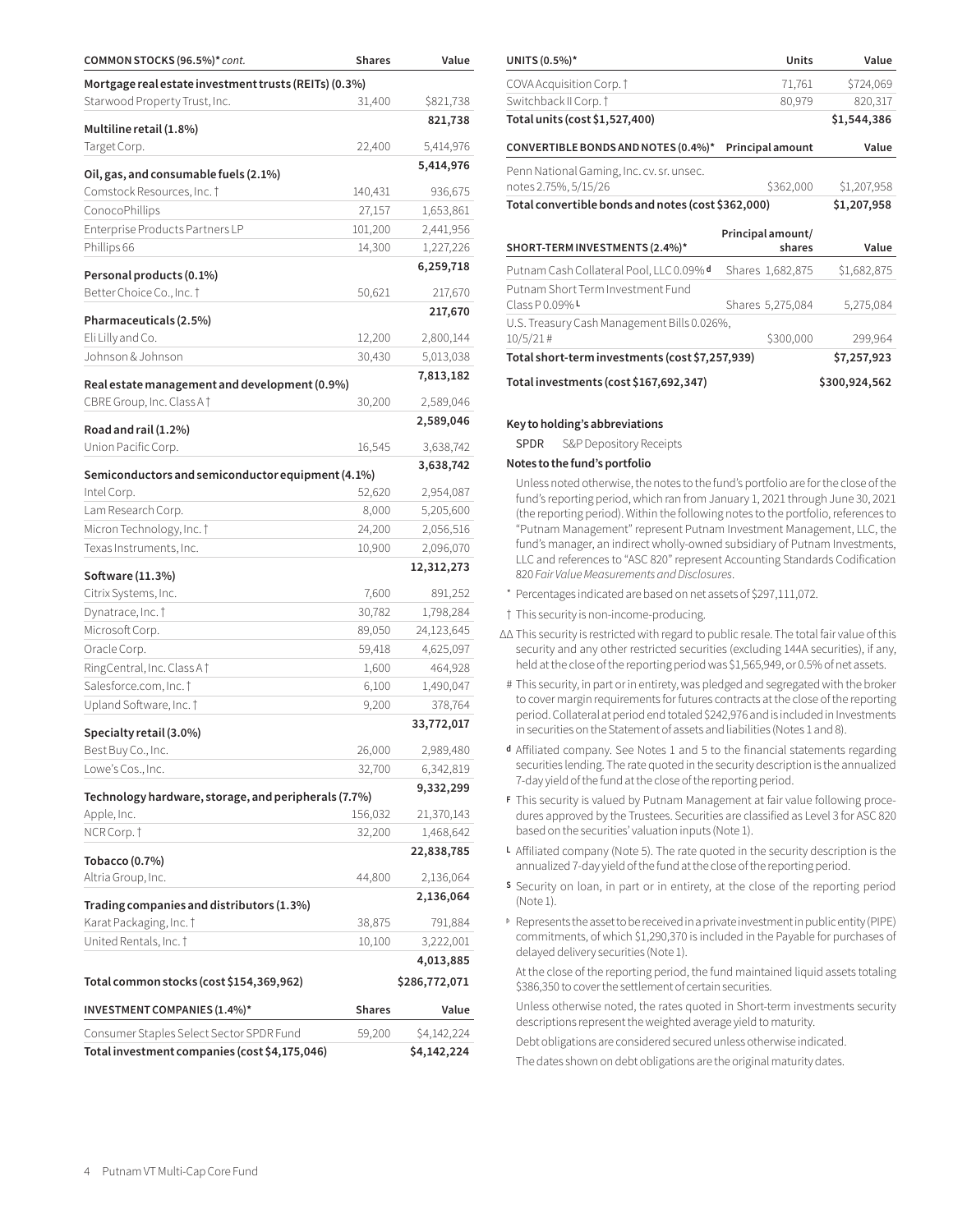| FUTURES CONTRACTS OUTSTANDING at 6/30/21 (Unaudited) | <b>Number of</b><br>contracts | Notional<br>amount | Value       | Expiration<br>date | Unrealized<br>appreciation/<br>(depreciation) |
|------------------------------------------------------|-------------------------------|--------------------|-------------|--------------------|-----------------------------------------------|
| Russell 2000 Index E-Mini (Long)                     | 12                            | \$1,386,329        | \$1,384,680 | Sep-21             | \$ (8,844)                                    |
| S&P 500 Index E-Mini (Long)                          | b                             | 1.287.540          | 1.286.580   | Sep-21             | 16,119                                        |
| Unrealized appreciation                              |                               |                    |             |                    | 16,119                                        |
| Unrealized (depreciation)                            |                               |                    |             |                    | (8, 844)                                      |
| Total                                                |                               |                    |             |                    | \$7,275                                       |

ASC 820 establishes a three-level hierarchy for disclosure of fair value measurements. The valuation hierarchy is based upon the transparency of inputs to the valuation of the fund's investments. The three levels are defined as follows:

Level 1: Valuations based on quoted prices for identical securities in active markets.

Level 2: Valuations based on quoted prices in markets that are not active or for which all significant inputs are observable, either directly or indirectly.

Level 3: Valuations based on inputs that are unobservable and significant to the fair value measurement.

The following is a summary of the inputs used to value the fund's net assets as of the close of the reporting period:

|                             | <b>Valuation inputs</b> |                          |             |  |
|-----------------------------|-------------------------|--------------------------|-------------|--|
| Investments in securities:  | Level 1                 | Level 2<br>Level 3       |             |  |
| Common stocks*:             |                         |                          |             |  |
| Communication services      | \$29,001,567            | $\zeta-$                 | $\zeta-$    |  |
| Consumer discretionary      | 35,988,583              | $\qquad \qquad$          | 5           |  |
| Consumer staples            | 11,599,013              | $\hspace{0.05cm}$        |             |  |
| Energy                      | 6,259,718               |                          |             |  |
| Financials                  | 39,559,642              |                          | 1,565,944   |  |
| Health care                 | 34,877,867              |                          |             |  |
| Industrials                 | 24,236,075              |                          |             |  |
| Information technology      | 81,107,110              |                          |             |  |
| Materials                   | 7,167,432               |                          |             |  |
| Real estate                 | 8,696,217               |                          |             |  |
| <b>Utilities</b>            | 6,712,898               | $\hspace{0.05cm}$        |             |  |
| <b>Total common stocks</b>  | 285,206,122             |                          | 1,565,949   |  |
| Convertible bonds and notes |                         | 1,207,958                |             |  |
| Investment companies        | 4,142,224               |                          |             |  |
| Units                       | 1,544,386               | $\overline{\phantom{m}}$ |             |  |
| Short-term investments      |                         | 7,257,923                |             |  |
| <b>Totals by level</b>      | \$290,892,732           | \$8,465,881              | \$1,565,949 |  |

|                              | Valuation inputs              |                          |  |  |
|------------------------------|-------------------------------|--------------------------|--|--|
| Other financial instruments: | Level 3<br>Level 1<br>Level 2 |                          |  |  |
| Futures contracts            | \$7,275                       | $\overline{\phantom{a}}$ |  |  |
| Totals by level              | \$7,275                       |                          |  |  |

\* Common stock classifications are presented at the sector level, which may differ from the fund's portfolio presentation.

At the start and close of the reporting period, Level 3 investments in securities represented less than 1% of the fund's net assets and were not considered a significant portion of the fund's portfolio.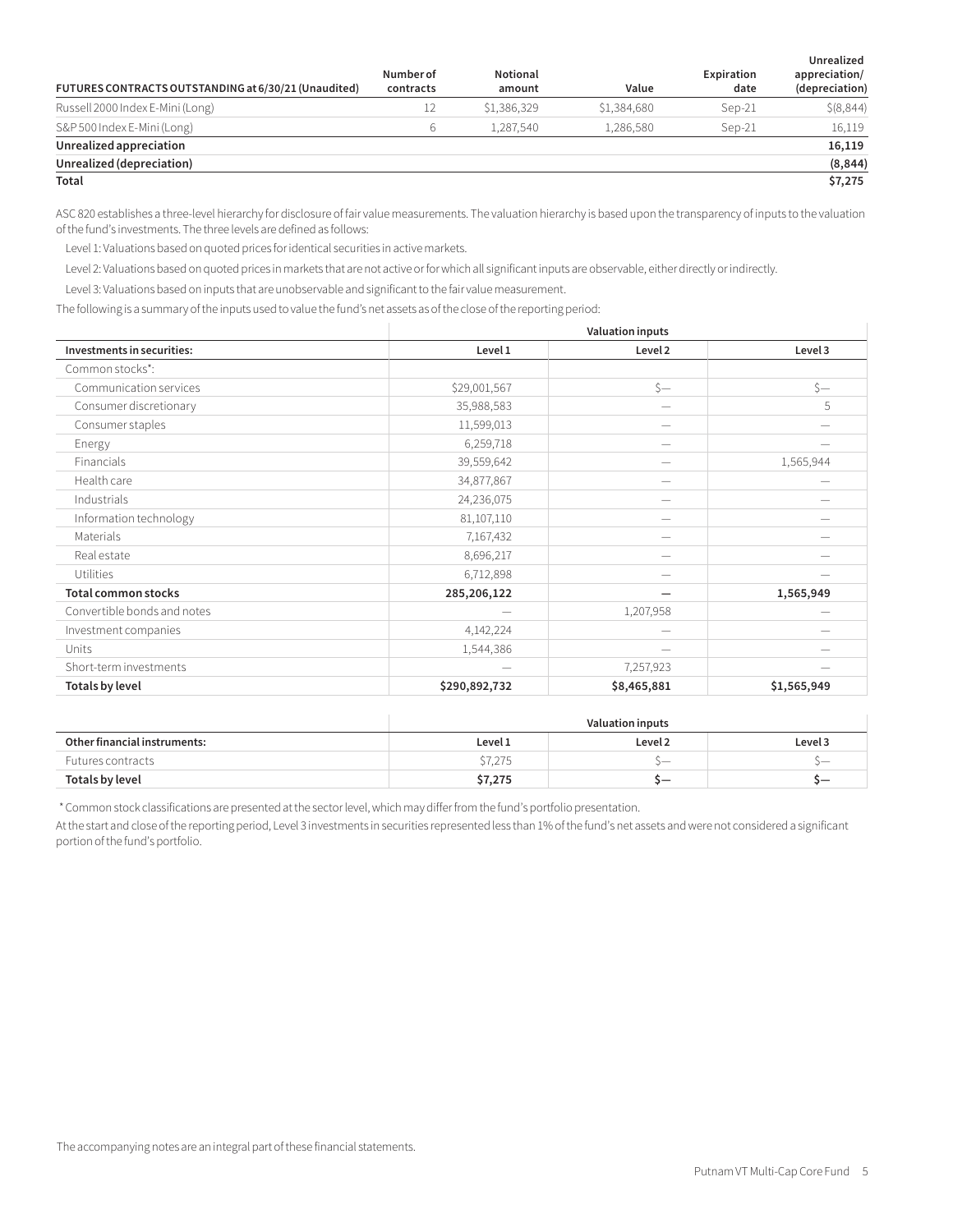# **Statement of assets and liabilities**

6/30/21 (Unaudited)

#### **Assets**

| Investment in securities, at value, including \$1,625,780 of securities on loan (Note 1):                           |               |
|---------------------------------------------------------------------------------------------------------------------|---------------|
| Unaffiliated issuers (identified cost \$160,734,388)                                                                | \$293,966,603 |
| Affiliated issuers (identified cost \$6,957,959) (Notes 1 and 5)                                                    | 6,957,959     |
| Cash                                                                                                                | 904,021       |
| Foreign currency (cost \$857) (Note 1)                                                                              | 868           |
| Dividends, interest and other receivables                                                                           | 253,350       |
| Receivable for shares of the fund sold                                                                              | 20,527        |
| Receivable for investments sold                                                                                     | 221,475       |
| Receivable for variation margin on futures contracts (Note 1)                                                       | 6,375         |
| <b>Total assets</b>                                                                                                 | 302,331,178   |
| Liabilities                                                                                                         |               |
| Payable for investments purchased                                                                                   | 1,545,569     |
| Payable for purchases of delayed delivery securities (Note 1)                                                       | 1,290,370     |
| Payable for shares of the fund repurchased                                                                          | 298,393       |
| Payable for compensation of Manager (Note 2)                                                                        | 131,987       |
| Payable for custodian fees (Note 2)                                                                                 | 15,115        |
| Payable for investor servicing fees (Note 2)                                                                        | 34,685        |
| Payable for Trustee compensation and expenses (Note 2)                                                              | 119,012       |
| Payable for administrative services (Note 2)                                                                        | 877           |
| Payable for distribution fees (Note 2)                                                                              | 44,181        |
| Collateral on securities loaned, at value (Note 1)                                                                  | 1,682,875     |
| Other accrued expenses                                                                                              | 57,042        |
| <b>Total liabilities</b>                                                                                            | 5,220,106     |
| <b>Net assets</b>                                                                                                   | \$297,111,072 |
| Represented by                                                                                                      |               |
| Paid-in capital (Unlimited shares authorized) (Notes 1 and 4)                                                       | \$142,409,347 |
| Total distributable earnings (Note 1)                                                                               | 154,701,725   |
| Total - Representing net assets applicable to capital shares outstanding                                            | \$297,111,072 |
| Computation of net asset value Class IA                                                                             |               |
| Net assets                                                                                                          | \$82,032,694  |
| Number of shares outstanding                                                                                        | 3,463,134     |
| Net asset value, offering price and redemption price per share (net assets divided by number of shares outstanding) | \$23.69       |
| Computation of net asset value Class IB                                                                             |               |
| Net assets                                                                                                          | \$215,078,378 |
| Number of shares outstanding                                                                                        | 9,113,133     |

Net asset value, offering price and redemption price per share (net assets divided by number of shares outstanding) \$23.60

The accompanying notes are an integral part of these financial statements.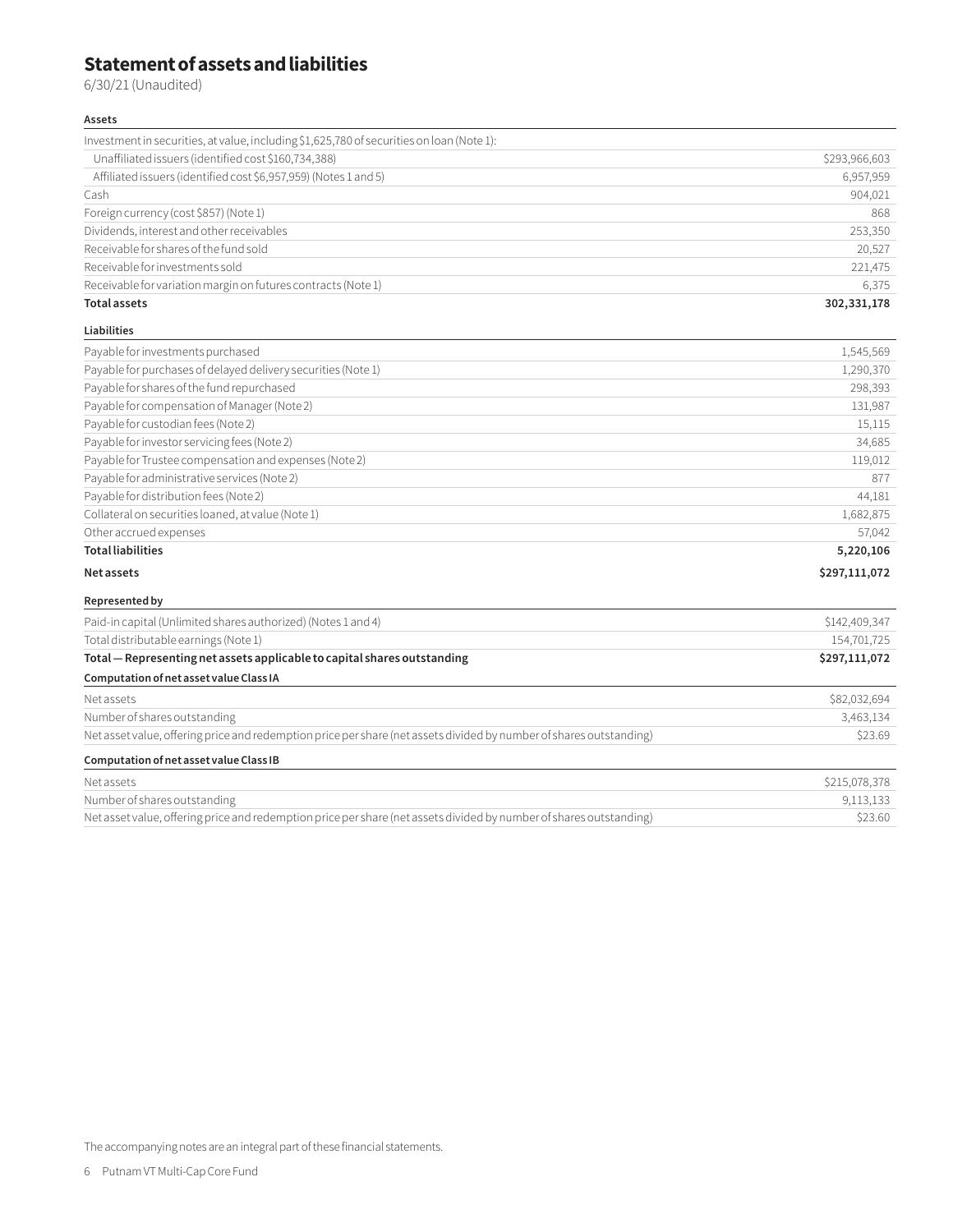# **Statement of operations**

Six months ended 6/30/21 (Unaudited)

#### **Investment income**

| Dividends (net of foreign tax of \$4,867)                                                       | \$2,069,848  |
|-------------------------------------------------------------------------------------------------|--------------|
| Interest (including interest income of \$3,260 from investments in affiliated issuers) (Note 5) | 8,792        |
| Securities lending (net of expenses) (Notes 1 and 5)                                            | 2,071        |
| Total investment income                                                                         | 2,080,711    |
| <b>Expenses</b>                                                                                 |              |
| Compensation of Manager (Note 2)                                                                | 781,013      |
| Investor servicing fees (Note 2)                                                                | 101,766      |
| Custodian fees (Note 2)                                                                         | 14,693       |
| Trustee compensation and expenses (Note 2)                                                      | 6,382        |
| Distribution fees (Note 2)                                                                      | 263,509      |
| Administrative services (Note 2)                                                                | 2,606        |
| Other                                                                                           | 50,279       |
| <b>Total expenses</b>                                                                           | 1,220,248    |
| Expense reduction (Note 2)                                                                      | (8)          |
| Net expenses                                                                                    | 1,220,240    |
| Net investment income                                                                           | 860,471      |
| Realized and unrealized gain (loss)                                                             |              |
| Net realized gain (loss) on:                                                                    |              |
| Securities from unaffiliated issuers (Notes 1 and 3)                                            | 19,789,118   |
| Futures contracts (Note 1)                                                                      | 1,068,094    |
| Total net realized gain                                                                         | 20,857,212   |
| Change in net unrealized appreciation (depreciation) on:                                        |              |
| Securities from unaffiliated issuers                                                            | 33,545,007   |
| Assets and liabilities in foreign currencies                                                    | (27)         |
| <b>Futures contracts</b>                                                                        | (174, 272)   |
| Total change in net unrealized appreciation                                                     | 33,370,708   |
| Net gain on investments                                                                         | 54,227,920   |
| Net increase in net assets resulting from operations                                            | \$55,088,391 |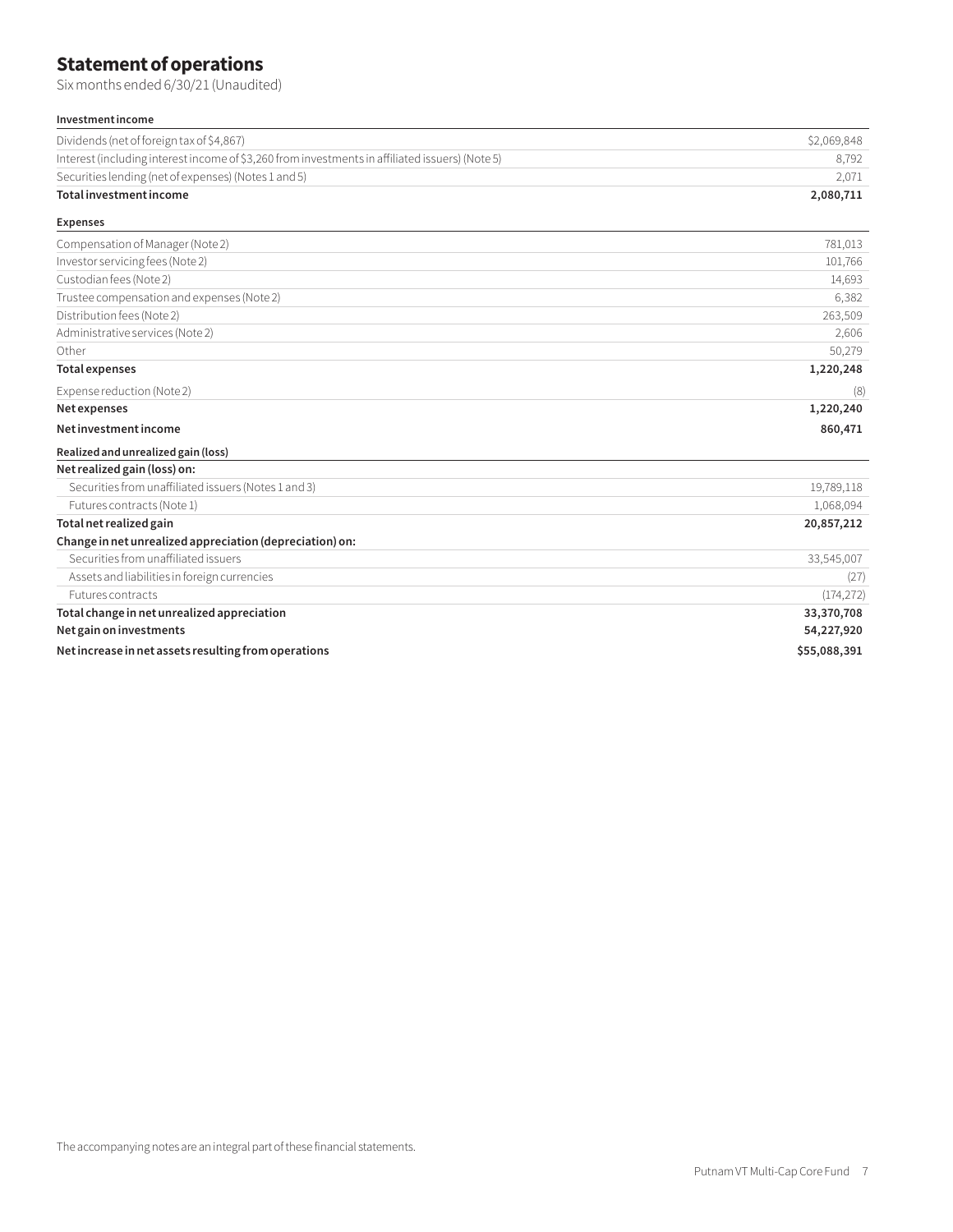# **Statement of changes in net assets**

|                                                                                                       | Six months<br>ended<br>$6/30/21*$ | Year ended<br>12/31/20 |
|-------------------------------------------------------------------------------------------------------|-----------------------------------|------------------------|
| Increase in net assets                                                                                |                                   |                        |
| Operations:                                                                                           |                                   |                        |
| Net investment income                                                                                 | \$860,471                         | \$2,554,476            |
| Net realized gain on investments and foreign currency transactions                                    | 20,857,212                        | 25,411,312             |
| Change in net unrealized appreciation of investments and assets and liabilities in foreign currencies | 33,370,708                        | 13,488,824             |
| Net increase in net assets resulting from operations                                                  | 55,088,391                        | 41,454,612             |
| Distributions to shareholders (Note 1):                                                               |                                   |                        |
| From ordinary income                                                                                  |                                   |                        |
| Net investment income                                                                                 |                                   |                        |
| Class IA                                                                                              | (681, 223)                        | (743, 233)             |
| Class IB                                                                                              | (1,409,074)                       | (1,697,907)            |
| Net realized short-term gain on investments                                                           |                                   |                        |
| Class IA                                                                                              | (2,271,813)                       |                        |
| Class IB                                                                                              | (6, 226, 348)                     |                        |
| From net realized long-term gain on investments                                                       |                                   |                        |
| Class IA                                                                                              | (4,530,773)                       | (2,530,296)            |
| Class IB                                                                                              | (12, 417, 469)                    | (7,389,756)            |
| Decrease from capital share transactions (Note 4)                                                     | (3,905,369)                       | (22, 219, 921)         |
| Total increase in net assets                                                                          | 23,646,322                        | 6,873,499              |
| Net assets:                                                                                           |                                   |                        |
| Beginning of period                                                                                   | 273,464,750                       | 266,591,251            |
| End of period                                                                                         | \$297,111,072                     | \$273,464,750          |

\* Unaudited.

The accompanying notes are an integral part of these financial statements.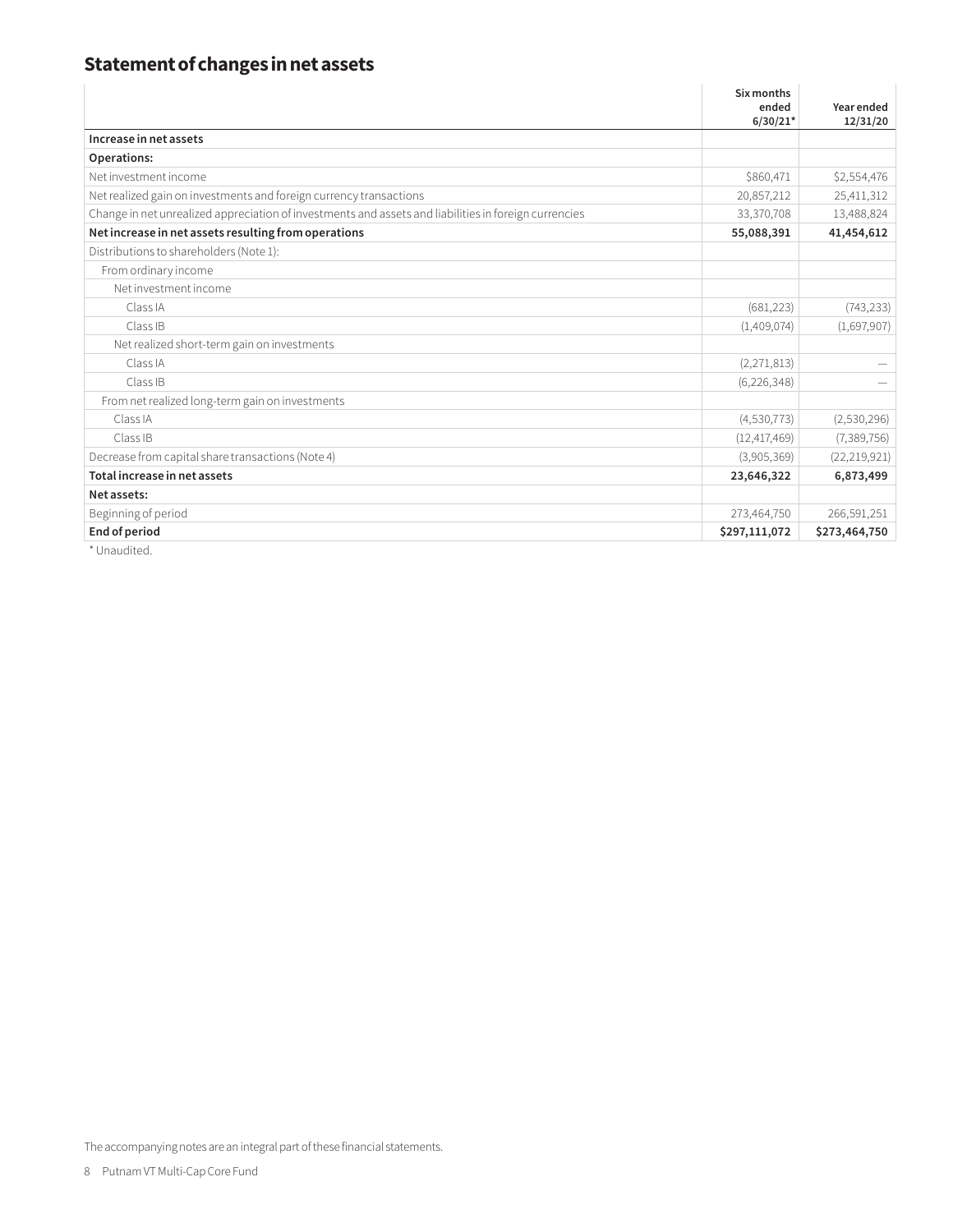#### **Financial highlights** (For a common share outstanding throughout the period)

| <b>INVESTMENT OPERATIONS:</b> |                                      |                                           |                                                              |                                  | <b>LESS DISTRIBUTIONS:</b> |                                          |                            | <b>RATIOS AND SUPPLEMENTAL DATA:</b> |                               |                                        |                                               |                                                    |                                                                    |                      |
|-------------------------------|--------------------------------------|-------------------------------------------|--------------------------------------------------------------|----------------------------------|----------------------------|------------------------------------------|----------------------------|--------------------------------------|-------------------------------|----------------------------------------|-----------------------------------------------|----------------------------------------------------|--------------------------------------------------------------------|----------------------|
| Period ended                  | Net asset value, beginning of period | Net investment income (loss) <sup>a</sup> | unrealized gain (loss)<br>Net realized and<br>on investments | Total from investment operations | From net investment income | gain on investments<br>From net realized | <b>Total distributions</b> | Non-recurring reimbursements         | Net assetvalue, end of period | Total return at net asset value (%)b,c | end of period<br>(in thousands)<br>Netassets, | Ratio of expenses to average<br>net assets (%) b,d | Ratio of net investment income (loss)<br>to average net assets (%) | Portfolioturnover(%) |
| Class IA                      |                                      |                                           |                                                              |                                  |                            |                                          |                            |                                      |                               |                                        |                                               |                                                    |                                                                    |                      |
| 6/30/21                       | \$21.65                              | .09                                       | 4.28                                                         | 4.37                             | (.21)                      | (2.12)                                   | (2.33)                     | $\qquad \qquad -$                    | \$23.69                       | $21.10*$                               | \$82,033                                      | $.33*$                                             | $.39*$                                                             | $16*$                |
| 12/31/20                      | 19.67                                | .22                                       | 2.76                                                         | 2.98                             | (.23)                      | (.77)                                    | (1.00)                     | $\overline{\phantom{m}}$             | 21.65                         | 17.64                                  | 71,010                                        | .67                                                | 1.23                                                               | 47                   |
| 12/31/19                      | 16.93                                | .25                                       | 4.74                                                         | 4.99                             | (.26)                      | (1.99)                                   | (2.25)                     | $\overline{\phantom{m}}$             | 19.67                         | 32.00                                  | 67,622                                        | .68                                                | 1.38                                                               | 24                   |
| 12/31/18                      | 20.58                                | .25                                       | (1.66)                                                       | (1.41)                           | (.28)                      | (1.96)                                   | (2.24)                     | $\overline{\phantom{m}}$             | 16.93                         | (7.44)                                 | 58,155                                        | .68                                                | 1.27                                                               | 34                   |
| 12/31/17                      | 17.91                                | .26                                       | 3.68                                                         | 3.94                             | (.25)                      | (1.02)                                   | (1.27)                     | $_{\text{e,f}}$                      | 20.58                         | 23.14                                  | 71,088                                        | .68                                                | 1.41                                                               | 51                   |
| 12/31/16                      | 16.79                                | .25                                       | 1.71                                                         | 1.96                             | (.26)                      | (.58)                                    | (.84)                      | $\overline{\phantom{0}}$             | 17.91                         | 12.34                                  | 66,173                                        | $.69$ g                                            | $1.52$ g                                                           | 50                   |
| Class IB                      |                                      |                                           |                                                              |                                  |                            |                                          |                            |                                      |                               |                                        |                                               |                                                    |                                                                    |                      |
| 6/30/21                       | \$21.55                              | .06                                       | 4.27                                                         | 4.33                             | (.16)                      | (2.12)                                   | (2.28)                     | $\overline{\phantom{m}}$             | \$23.60                       | 20.97*                                 | \$215,078                                     | $.45*$                                             | $.26*$                                                             | $16*$                |
| 12/31/20                      | 19.58                                | .18                                       | 2.74                                                         | 2.92                             | (.18)                      | (.77)                                    | (.95)                      | $\overline{\phantom{m}}$             | 21.55                         | 17.27                                  | 202,455                                       | .92                                                | .98                                                                | 47                   |
| 12/31/19                      | 16.86                                | .20                                       | 4.72                                                         | 4.92                             | (.21)                      | (1.99)                                   | (2.20)                     | $\overline{\phantom{0}}$             | 19.58                         | 31.63                                  | 198,969                                       | .93                                                | 1.13                                                               | 24                   |
| 12/31/18                      | 20.49                                | .20                                       | (1.64)                                                       | (1.44)                           | (.23)                      | (1.96)                                   | (2.19)                     | $\qquad \qquad -$                    | 16.86                         | (7.63)                                 | 172,132                                       | .93                                                | 1.02                                                               | 34                   |
| 12/31/17                      | 17.84                                | .22                                       | 3.66                                                         | 3.88                             | (.21)                      | (1.02)                                   | (1.23)                     | $_{\rm -e,f}$                        | 20.49                         | 22.86                                  | 213,573                                       | .93                                                | 1.16                                                               | 51                   |
| 12/31/16                      | 16.73                                | .22                                       | 1.69                                                         | 1.91                             | (.22)                      | (.58)                                    | (.80)                      |                                      | 17.84                         | 12.05                                  | 201,125                                       | .94g                                               | $1.37$ g                                                           | 50                   |

Before June 30, 2018, the fund was managed with a materially different investment strategy and may have achieved materially different performance results under its current investment strategy from that shown for periods before this date.

\* Not annualized.

† Unaudited.

**<sup>a</sup>** Per share net investment income (loss) has been determined on the basis of the weighted average number of shares outstanding during the period.

**<sup>b</sup>** The charges and expenses at the insurance company separate account level are not reflected.

**<sup>c</sup>** Total return assumes dividend reinvestment.

**<sup>d</sup>** Includes amounts paid through expense offset and/or brokerage/service arrangements, if any (Note 2). Also excludes acquired fund fees and expenses, if any.

**<sup>e</sup>** Amount represents less than \$0.01 per share.

**<sup>f</sup>** Reflects a non-recurring reimbursement pursuant to a settlement between the Securities and Exchange Commission (the SEC) and Countrywide Financial which amounted to less than \$0.01 per share outstanding on November 29, 2017.

**<sup>g</sup>** Reflects a voluntary waiver of certain fund expenses in effect during the period. As a result of such waiver, the expenses of each class reflect a reduction of less than 0.01% as a percentage of average net assets.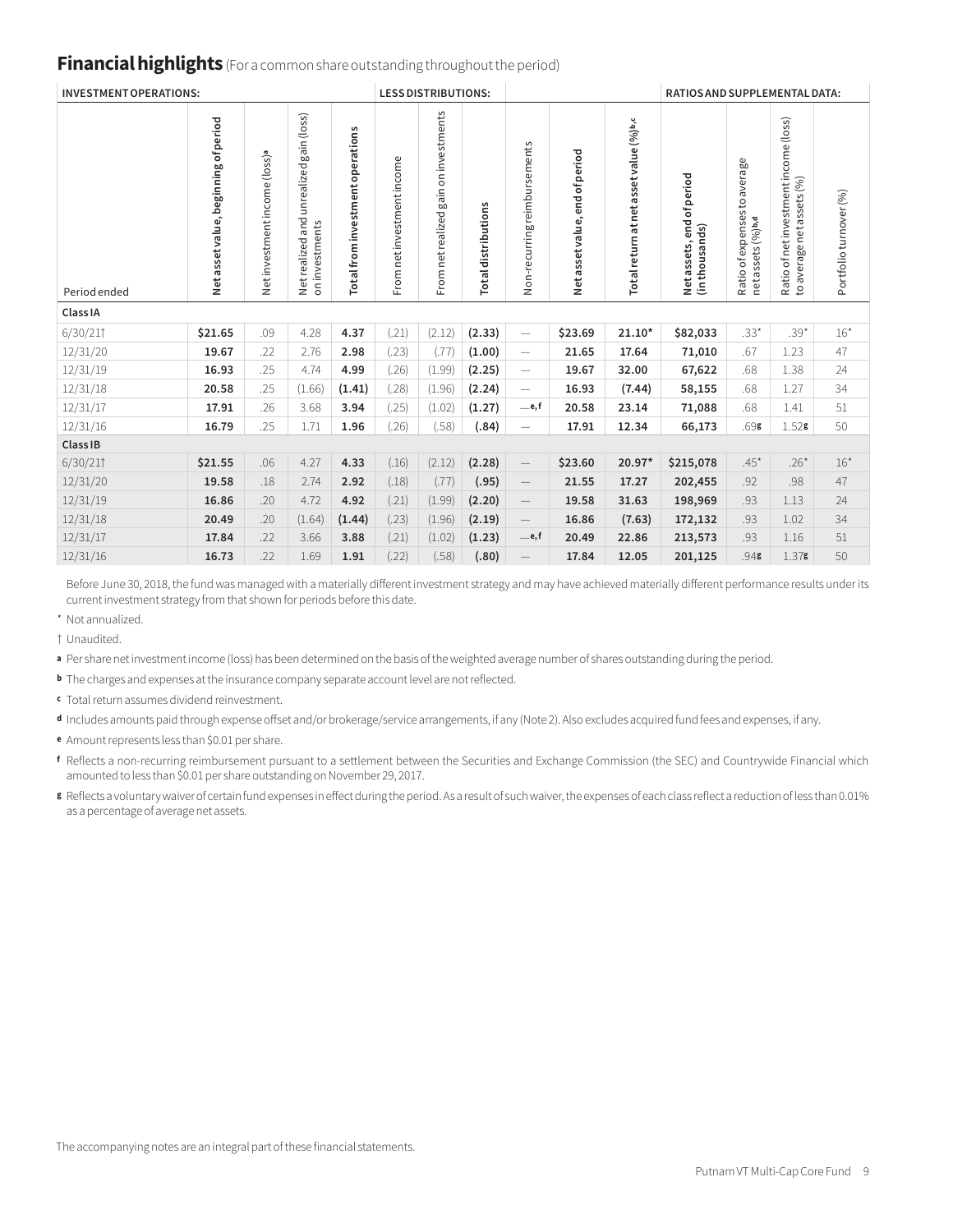### **Notes to financial statements** 6/30/21 (Unaudited)

Within the following Notes to financial statements, references to "State Street" represent State Street Bank and Trust Company, references to "the SEC" represent the Securities and Exchange Commission, references to "Putnam Management" represent Putnam Investment Management, LLC, the fund's manager, an indirect wholly-owned subsidiary of Putnam Investments, LLC and references to "OTC", if any, represent over-the-counter. Unless otherwise noted, the "reporting period" represents the period from January 1, 2021 through June 30, 2021.

Putnam VT Multi-Cap Core Fund (the fund) is a diversified series of Putnam Variable Trust (the Trust), a Massachusetts business trust registered under the Investment Company Act of 1940, as amended, as an open-end management investment company. The goal of the fund is to seek capital appreciation. The fund invests mainly in common stocks (growth or value stocks or both) of U.S. companies of any size that Putnam Management believes have favorable investment potential. For example, the fund may purchase stocks of companies with stock prices that reflect a value lower than that which Putnam Management places on the company. Putnam Management may also consider other factors Putnam Management believes will cause the stock price to rise and may consider, among other factors, a company's valuation, financial strength, growth potential, competitive position in its industry, projected future earnings, cash flows and dividends when deciding whether to buy or sell investments.

The fund offers class IA and class IB shares of beneficial interest. Class IA shares are offered at net asset value and are not subject to a distribution fee. Class IB shares are offered at net asset value and pay an ongoing distribution fee, which is identified in Note 2.

In the normal course of business, the fund enters into contracts that may include agreements to indemnify another party under given circumstances. The fund's maximum exposure under these arrangements is unknown as this would involve future claims that may be, but have not yet been, made against the fund. However, the fund's management team expects the risk of material loss to be remote.

The fund has entered into contractual arrangements with an investment adviser, administrator, distributor, shareholder servicing agent and custodian, who each provide services to the fund. Unless expressly stated otherwise, shareholders are not parties to, or intended beneficiaries of these contractual arrangements, and these contractual arrangements are not intended to create any shareholder right to enforce them against the service providers or to seek any remedy under them against the service providers, either directly or on behalf of the fund.

Under the fund's Amended and Restated Agreement and Declaration of Trust, any claims asserted against or on behalf of the Putnam Funds, including claims against Trustees and Officers, must be brought in state and federal courts located within the Commonwealth of Massachusetts.

#### **Note 1 — Significant accounting policies**

The following is a summary of significant accounting policies consistently followed by the fund in the preparation of its financial statements. The preparation of financial statements is in conformity with accounting principles generally accepted in the United States of America and requires management to make estimates and assumptions that affect the reported amounts of assets and liabilities in the financial statements and the reported amounts of increases and decreases in net assets from operations. Actual results could differ from those estimates. Subsequent events after the Statement of assets and liabilities date through the date that the financial statements were issued have been evaluated in the preparation of the financial statements.

Investment income, realized and unrealized gains and losses and expenses of the fund are borne pro-rata based on the relative net assets of each class to the total net assets of the fund, except that each class bears expenses unique to that class (including the distribution fees applicable to such classes). Each class votes as a class only with respect to its own distribution plan or other matters on which a class vote is required by law or determined by the Trustees. If the fund were liquidated, shares of each class would receive their pro-rata share of the net assets of the fund. In addition, the Trustees declare separate dividends on each class of shares.

**Security valuation** Portfolio securities and other investments are valued using policies and procedures adopted by the Board of Trustees. The Trustees have formed a Pricing Committee to oversee the implementation of these procedures and have delegated responsibility for valuing the fund's assets in accordance with these procedures to Putnam Management. Putnam Management has established an internal Valuation Committee that is responsible for making fair value

determinations, evaluating the effectiveness of the pricing policies of the fund and reporting to the Pricing Committee.

Investments for which market quotations are readily available are valued at the last reported sales price on their principal exchange, or official closing price for certain markets, and are classified as Level 1 securities under Accounting Standards Codification 820 *Fair Value Measurements and Disclosures* (ASC 820). If no sales are reported, as in the case of some securities that are traded OTC, a security is valued at its last reported bid price and is generally categorized as a Level 2 security.

Investments in open-end investment companies (excluding exchange-traded funds), if any, which can be classified as Level 1 or Level 2 securities, are valued based on their net asset value. The net asset value of such investment companies equals the total value of their assets less their liabilities and divided by the number of their outstanding shares.

Market quotations are not considered to be readily available for certain debt obligations (including short-term investments with remaining maturities of 60 days or less) and other investments; such investments are valued on the basis of valuations furnished by an independent pricing service approved by the Trustees or dealers selected by Putnam Management. Such services or dealers determine valuations for normal institutional-size trading units of such securities using methods based on market transactions for comparable securities and various relationships, generally recognized by institutional traders, between securities (which consider such factors as security prices, yields, maturities and ratings). These securities will generally be categorized as Level 2.

Many securities markets and exchanges outside the U.S. close prior to the scheduled close of the New York Stock Exchange and therefore the closing prices for securities in such markets or on such exchanges may not fully reflect events that occur after such close but before the scheduled close of the New York Stock Exchange. Accordingly, on certain days, the fund will fair value certain foreign equity securities taking into account multiple factors including movements in the U.S. securities markets, currency valuations and comparisons to the valuation of American Depository Receipts, exchange-traded funds and futures contracts. The foreign equity securities, which would generally be classified as Level 1 securities, will be transferred to Level 2 of the fair value hierarchy when they are valued at fair value. The number of days on which fair value prices will be used will depend on market activity and it is possible that fair value prices will be used by the fund to a significant extent. Securities quoted in foreign currencies, if any, are translated into U.S. dollars at the current exchange rate.

To the extent a pricing service or dealer is unable to value a security or provides a valuation that Putnam Management does not believe accurately reflects the security's fair value, the security will be valued at fair value by Putnam Management in accordance with policies and procedures approved by the Trustees. Certain investments, including certain restricted and illiquid securities and derivatives, are also valued at fair value following procedures approved by the Trustees. These valuations consider such factors as significant market or specific security events such as interest rate or credit quality changes, various relationships with other securities, discount rates, U.S. Treasury, U.S. swap and credit yields, index levels, convexity exposures, recovery rates, sales and other multiples and resale restrictions. These securities are classified as Level 2 or as Level 3 depending on the priority of the significant inputs.

To assess the continuing appropriateness of fair valuations, the Valuation Committee reviews and affirms the reasonableness of such valuations on a regular basis after considering all relevant information that is reasonably available. Such valuations and procedures are reviewed periodically by the Trustees. The fair value of securities is generally determined as the amount that the fund could reasonably expect to realize from an orderly disposition of such securities over a reasonable period of time. By its nature, a fair value price is a good faith estimate of the value of a security in a current sale and does not reflect an actual market price, which may be different by a material amount.

**Security transactions and related investment income** Security transactions are recorded on the trade date (the date the order to buy or sell is executed). Gains or losses on securities sold are determined on the identified cost basis.

Interest income, net of any applicable withholding taxes, if any, and including amortization and accretion of premiums and discounts on debt securities, is recorded on the accrual basis. Dividend income, net of any applicable withholding taxes, is recognized on the ex-dividend date except that certain dividends from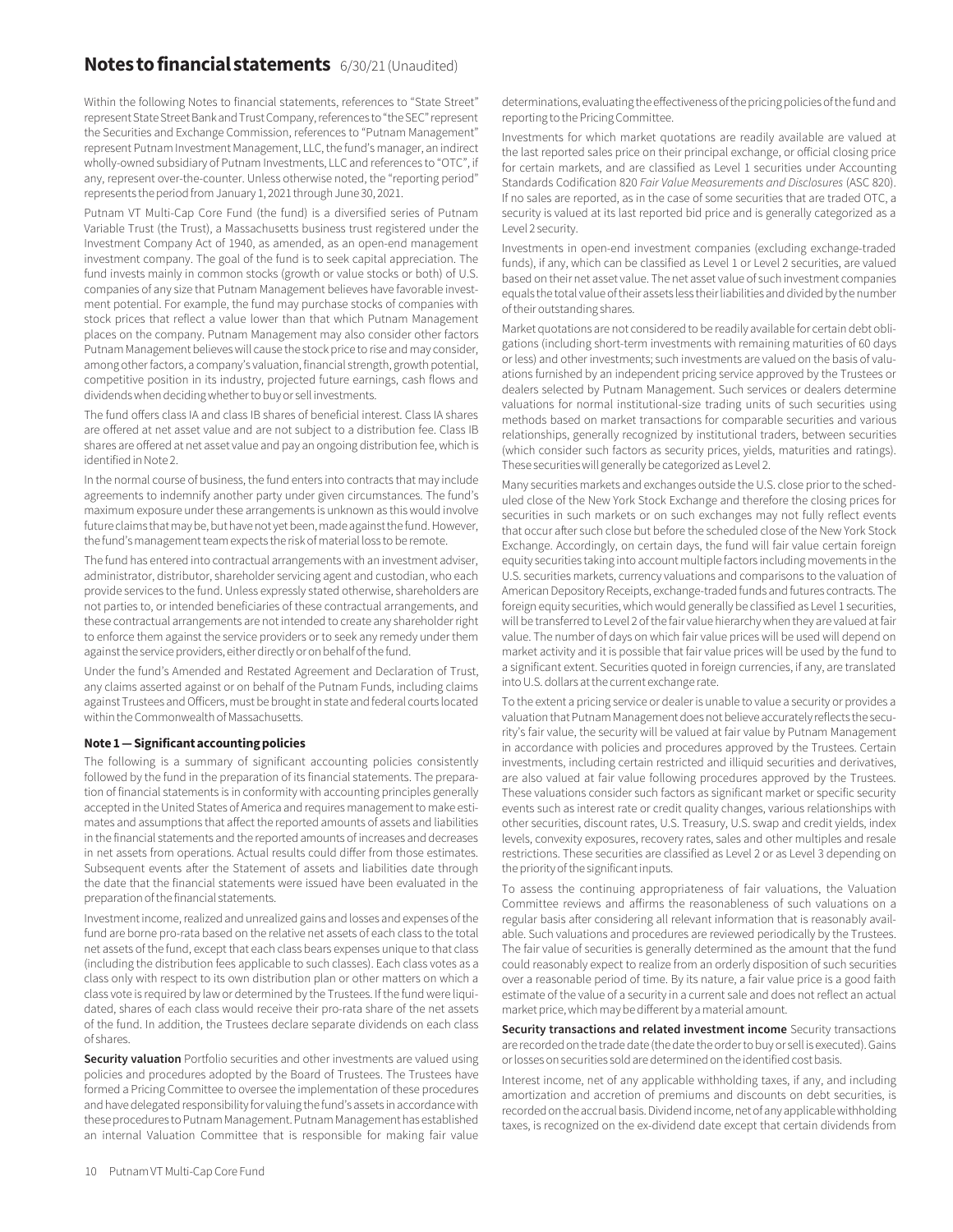foreign securities, if any, are recognized as soon as the fund is informed of the ex-dividend date. Non-cash dividends, if any, are recorded at the fair value of the securities received. Dividends representing a return of capital or capital gains, if any, are reflected as a reduction of cost and/or as a realized gain.

Securities purchased or sold on a delayed delivery basis may be settled at a future date beyond customary settlement time; interest income is accrued based on the terms of the securities. Losses may arise due to changes in the fair value of the underlying securities or if the counterparty does not perform under the contract.

**Foreign currency translation** The accounting records of the fund are maintained in U.S. dollars. The fair value of foreign securities, currency holdings, and other assets and liabilities is recorded in the books and records of the fund after translation to U.S. dollars based on the exchange rates on that day. The cost of each security is determined using historical exchange rates. Income and withholding taxes are translated at prevailing exchange rates when earned or incurred. The fund does not isolate that portion of realized or unrealized gains or losses resulting from changes in the foreign exchange rate on investments from fluctuations arising from changes in the market prices of the securities. Such gains and losses are included with the net realized and unrealized gain or loss on investments. Net realized gains and losses on foreign currency transactions represent net realized exchange gains or losses on disposition of foreign currencies, currency gains and losses realized between the trade and settlement dates on securities transactions and the difference between the amount of investment income and foreign withholding taxes recorded on the fund's books and the U.S. dollar equivalent amounts actually received or paid. Net unrealized appreciation and depreciation of assets and liabilities in foreign currencies arise from changes in the value of assets and liabilities other than investments at the period end, resulting from changes in the exchange rate.

**Futures contracts** The fund uses futures contracts to equitize cash.

The potential risk to the fund is that the change in value of futures contracts may not correspond to the change in value of the hedged instruments. In addition, losses may arise from changes in the value of the underlying instruments, if there is an illiquid secondary market for the contracts, if interest or exchange rates move unexpectedly or if the counterparty to the contract is unable to perform. With futures, there is minimal counterparty credit risk to the fund since futures are exchange traded and the exchange's clearinghouse, as counterparty to all exchange traded futures, guarantees the futures against default. Risks may exceed amounts recognized on the Statement of assets and liabilities. When the contract is closed, the fund records a realized gain or loss equal to the difference between the value of the contract at the time it was opened and the value at the time it was closed.

Futures contracts are valued at the quoted daily settlement prices established by the exchange on which they trade. The fund and the broker agree to exchange an amount of cash equal to the daily fluctuation in the value of the futures contract. Such receipts or payments are known as "variation margin."

Futures contracts outstanding at period end, if any, are listed after the fund's portfolio.

**Securities lending** The fund may lend securities, through its agent, to qualified borrowers in order to earn additional income. The loans are collateralized by cash in an amount at least equal to the fair value of the securities loaned. The fair value of securities loaned is determined daily and any additional required collateral is allocated to the fund on the next business day. The remaining maturities of the securities lending transactions are considered overnight and continuous. The risk of borrower default will be borne by the fund's agent; the fund will bear the risk of loss with respect to the investment of the cash collateral. Income from securities lending, net of expenses, is included in investment income on the Statement of operations. Cash collateral is invested in Putnam Cash Collateral Pool, LLC, a limited liability company managed by an affiliate of Putnam Management. Investments in Putnam Cash Collateral Pool, LLC are valued at its closing net asset value each business day. There are no management fees charged to Putnam Cash Collateral Pool, LLC. At the close of the reporting period, the fund received cash collateral of \$1,682,875 and the value of securities loaned amounted to \$1,625,780.

**Interfund lending** The fund, along with other Putnam funds, may participate in an interfund lending program pursuant to an exemptive order issued by the SEC. This program allows the fund to borrow from or lend to other Putnam funds that permit such transactions. Interfund lending transactions are subject to each fund's investment policies and borrowing and lending limits. Interest earned or paid on the interfund lending transaction will be based on the average of certain current market rates. During the reporting period, the fund did not utilize the program.

**Lines of credit** The fund participates, along with other Putnam funds, in a \$317.5 million unsecured committed line of credit and a \$235.5 million unsecured uncommitted line of credit, both provided by State Street. Borrowings may be made for temporary or emergency purposes, including the funding of shareholder redemption requests and trade settlements. Interest is charged to the fund based on the fund's borrowing at a rate equal to 1.25% plus the higher of (1) the Federal Funds rate and (2) the Overnight Bank Funding Rate for the committed line of credit and 1.30% plus the higher of (1) the Federal Funds rate and (2) the Overnight Bank Funding Rate for the uncommitted line of credit. A closing fee equal to 0.04% of the committed line of credit and 0.04% of the uncommitted line of credit has been paid by the participating funds. In addition, a commitment fee of 0.21% per annum on any unutilized portion of the committed line of credit is allocated to the participating funds based on their relative net assets and paid quarterly. During the reporting period, the fund had no borrowings against these arrangements.

**Federal taxes** It is the policy of the fund to distribute all of its taxable income within the prescribed time period and otherwise comply with the provisions of the Internal Revenue Code of 1986, as amended (the Code), applicable to regulated investment companies.

The fund is subject to the provisions of Accounting Standards Codification 740 *Income Taxes* (ASC 740). ASC 740 sets forth a minimum threshold for financial statement recognition of the benefit of a tax position taken or expected to be taken in a tax return. The fund did not have a liability to record for any unrecognized tax benefits in the accompanying financial statements. No provision has been made for federal taxes on income, capital gains or unrealized appreciation on securities held nor for excise tax on income and capital gains. Each of the fund's federal tax returns for the prior three fiscal years remains subject to examination by the Internal Revenue Service.

The fund may also be subject to taxes imposed by governments of countries in which it invests. Such taxes are generally based on either income or gains earned or repatriated. The fund accrues and applies such taxes to net investment income, net realized gains and net unrealized gains as income and/or capital gains are earned. In some cases, the fund may be entitled to reclaim all or a portion of such taxes, and such reclaim amounts, if any, are reflected as an asset on the fund's books. In many cases, however, the fund may not receive such amounts for an extended period of time, depending on the country of investment.

Tax cost of investments includes adjustments to net unrealized appreciation (depreciation) which may not necessarily be final tax cost basis adjustments, but closely approximate the tax basis unrealized gains and losses that may be realized and distributed to shareholders. The aggregate identified cost on a tax basis is \$167,592,874, resulting in gross unrealized appreciation and depreciation of \$134,165,784 and \$826,821, respectively, or net unrealized appreciation of \$133,338,963.

**Distributions to shareholders** Distributions to shareholders from net investment income are recorded by the fund on the ex-dividend date. Distributions from capital gains, if any, are recorded on the ex-dividend date and paid at least annually. The amount and character of income and gains to be distributed are determined in accordance with income tax regulations, which may differ from generally accepted accounting principles. Dividend sources are estimated at the time of declaration. Actual results may vary. Any non-taxable return of capital cannot be determined until final tax calculations are completed after the end of the fund's fiscal year. Reclassifications are made to the fund's capital accounts to reflect income and gains available for distribution (or available capital loss carryovers) under income tax regulations.

**Expenses of the Trust** Expenses directly charged or attributable to any fund will be paid from the assets of that fund. Generally, expenses of the Trust will be allocated among and charged to the assets of each fund on a basis that the Trustees deem fair and equitable, which may be based on the relative assets of each fund or the nature of the services performed and relative applicability to each fund.

**Beneficial interest** At the close of the reporting period, insurance companies or their separate accounts were record owners of all but a de minimis number of the shares of the fund. Approximately 42.3% of the fund is owned by accounts of one insurance company.

#### **Note 2 — Management fee, administrative services and other transactions**

The fund pays Putnam Management a management fee (based on the fund's average net assets and computed and paid monthly) at annual rates that may vary based on the average of the aggregate net assets of all open-end mutual funds sponsored by Putnam Management (excluding net assets of funds that are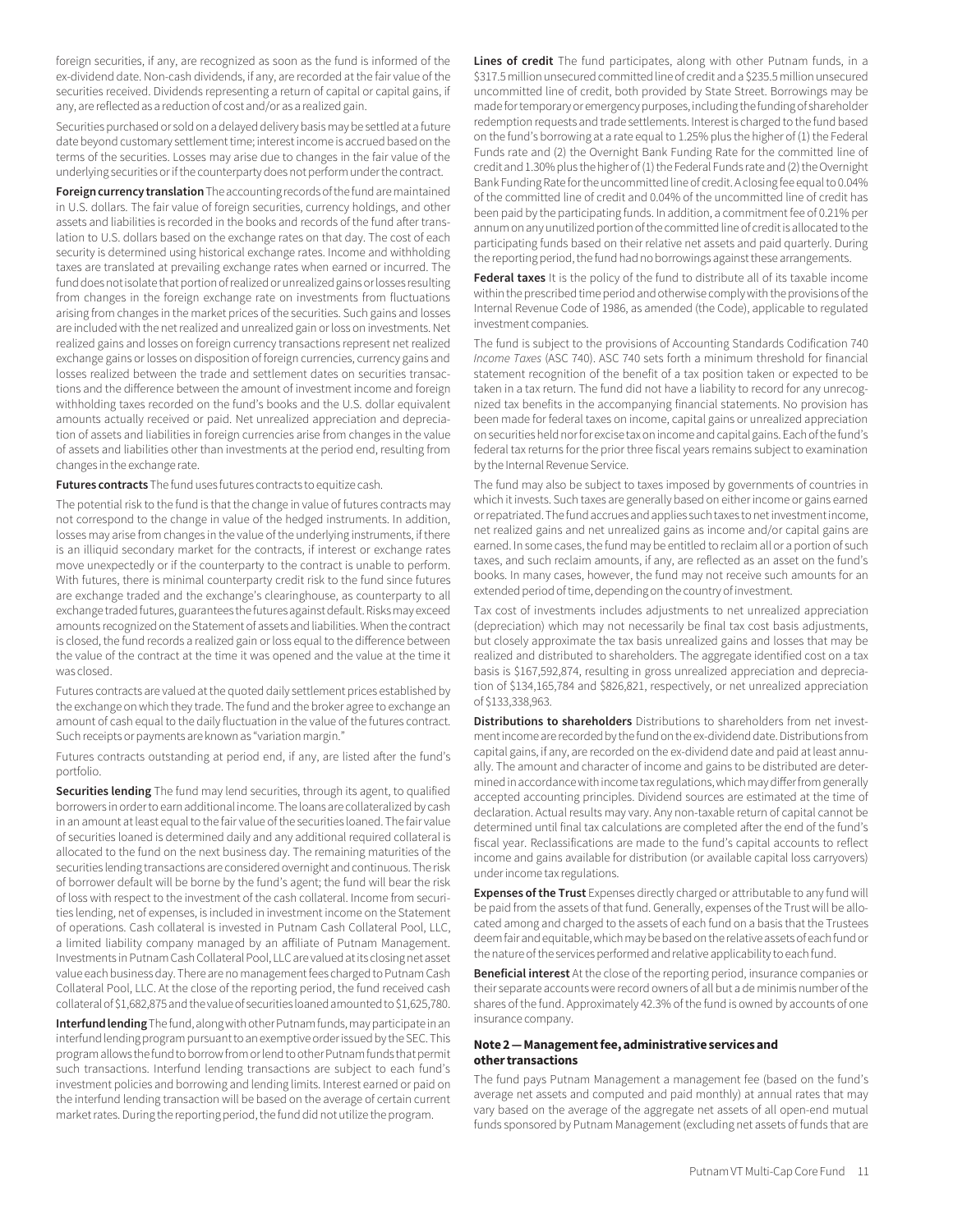invested in, or that are invested in by, other Putnam funds to the extent necessary to avoid "double counting" of those assets). Such annual rates may vary as follows:

0.710% of the first \$5 billion, 0.660% of the next \$5 billion, 0.610% of the next \$10 billion, 0.560% of the next \$10 billion, 0.510% of the next \$50 billion, 0.490% of the next \$50 billion, 0.480% of the next \$100 billion and 0.475% of any excess thereafter.

For the reporting period, the management fee represented an effective rate (excluding the impact from any expense waivers in effect) of 0.268% of the fund's average net assets.

Putnam Management has contractually agreed, through April 30, 2023, to waive fees and/or reimburse the fund's expenses to the extent necessary to limit the cumulative expenses of the fund, exclusive of brokerage, interest, taxes, investment-related expenses, extraordinary expenses, acquired fund fees and expenses and payments under the fund's investor servicing contract, investment management contract and distribution plan, on a fiscal year-to-date basis to an annual rate of 0.20% of the fund's average net assets over such fiscal year-to-date period. During the reporting period, the fund's expenses were not reduced as a result of this limit.

Putnam Investments Limited (PIL), an affiliate of Putnam Management, is authorized by the Trustees to manage a separate portion of the assets of the fund as determined by Putnam Management from time to time. PIL did not manage any portion of the assets of the fund during the reporting period. If Putnam Management were to engage the services of PIL, Putnam Management would pay a quarterly sub-management fee to PIL for its services at an annual rate of 0.35% of the average net assets of the portion of the fund managed by PIL.

The fund reimburses Putnam Management an allocated amount for the compensation and related expenses of certain officers of the fund and their staff who provide administrative services to the fund. The aggregate amount of all such reimbursements is determined annually by the Trustees.

Custodial functions for the fund's assets are provided by State Street. Custody fees are based on the fund's asset level, the number of its security holdings and transaction volumes.

Putnam Investor Services, Inc., an affiliate of Putnam Management, provides investor servicing agent functions to the fund. Putnam Investor Services, Inc. was paid a monthly fee for investor servicing at an annual rate of 0.07% of the fund's average daily net assets. During the reporting period, the expenses for each class of shares related to investor servicing fees were as follows:

| Class IA | \$27,387  |
|----------|-----------|
| Class IB | 74.379    |
| Total    | \$101.766 |

The fund has entered into expense offset arrangements with Putnam Investor Services, Inc. and State Street whereby Putnam Investor Services, Inc.'s and State Street's fees are reduced by credits allowed on cash balances. For the

#### **Note 4 — Capital shares**

reporting period, the fund's expenses were reduced by \$8 under the expense offset arrangements.

Each Independent Trustee of the fund receives an annual Trustee fee, of which \$194, as a quarterly retainer, has been allocated to the fund, and an additional fee for each Trustees meeting attended. Trustees also are reimbursed for expenses they incur relating to their services as Trustees.

The fund has adopted a Trustee Fee Deferral Plan (the Deferral Plan) which allows the Trustees to defer the receipt of all or a portion of Trustees fees payable on or after July 1, 1995. The deferred fees remain invested in certain Putnam funds until distribution in accordance with the Deferral Plan.

The fund has adopted an unfunded noncontributory defined benefit pension plan (the Pension Plan) covering all Trustees of the fund who have served as a Trustee for at least five years and were first elected prior to 2004. Benefits under the Pension Plan are equal to 50% of the Trustee's average annual attendance and retainer fees for the three years ended December 31, 2005. The retirement benefit is payable during a Trustee's lifetime, beginning the year following retirement, for the number of years of service through December 31, 2006. Pension expense for the fund is included in Trustee compensation and expenses in the Statement of operations. Accrued pension liability is included in Payable for Trustee compensation and expenses in the Statement of assets and liabilities. The Trustees have terminated the Pension Plan with respect to any Trustee first elected after 2003.

The fund has adopted a distribution plan (the Plan) with respect to its class IB shares pursuant to Rule 12b–1 under the Investment Company Act of 1940. The purpose of the Plan is to compensate Putnam Retail Management Limited Partnership, an indirect wholly-owned subsidiary of Putnam Investments, LLC, for services provided and expenses incurred in distributing shares of the fund. The Plan provides for payment by the fund to Putnam Retail Management Limited Partnership at an annual rate of up to 0.35% of the average net assets attributable to the fund's class IB shares. The Trustees have approved payment by the fund at an annual rate of 0.25% of the average net assets attributable to the fund's class IB shares. The expenses related to distribution fees during the reporting period are included in Distribution fees in the Statement of operations.

#### **Note 3 — Purchases and sales of securities**

During the reporting period, the cost of purchases and the proceeds from sales, excluding short-term investments, were as follows:

|                                           | Cost of<br>purchases | Proceeds<br>from sales |
|-------------------------------------------|----------------------|------------------------|
| Investments in securities (Long-term)     | \$47,018,278         | \$68,557,570           |
| U.S. government securities<br>(Long-term) |                      |                        |
| Total                                     | \$47,018,278         | \$68,557,570           |

The fund may purchase or sell investments from or to other Putnam funds in the ordinary course of business, which can reduce the fund's transaction costs, at prices determined in accordance with SEC requirements and policies approved by the Trustees. During the reporting period, purchases or sales of long-term securities from or to other Putnam funds, if any, did not represent more than 5% of the fund's total cost of purchases and/or total proceeds from sales.

At the close of the reporting period, there were an unlimited number of shares of beneficial interest authorized. Subscriptions and redemptions are presented at the omnibus level. Transactions in capital shares were as follows:

|                                                                   | <b>Class IA shares</b>   |             |                     |               |               | Class IB shares          |                     |                                  |
|-------------------------------------------------------------------|--------------------------|-------------|---------------------|---------------|---------------|--------------------------|---------------------|----------------------------------|
|                                                                   | Six months ended 6/30/21 |             | Year ended 12/31/20 |               |               | Six months ended 6/30/21 | Year ended 12/31/20 |                                  |
|                                                                   | <b>Shares</b>            | Amount      | <b>Shares</b>       | Amount        | <b>Shares</b> | Amount                   | <b>Shares</b>       | Amount                           |
| Shares sold                                                       | 83.616                   | \$1,926,151 | 107,700             | \$1,842,339   | 104,484       | \$2,412,875              | 405,077             | \$6,415,106                      |
| Shares issued in connection with<br>reinvestment of distributions | 342,822                  | 7,483,809   | 227,171             | 3,273,529     | 921,548       | 20,052,891               | 631,965             | 9,087,663                        |
|                                                                   | 426,438                  | 9,409,960   | 334,871             | 5,115,868     | 1,026,032     | 22,465,766               | 1,037,042           | 15,502,769                       |
| Shares repurchased                                                | (243, 745)               | (5,613,265) | (492, 210)          | (9,094,303)   | (1,305,730)   | (30, 167, 830)           | (1,806,905)         | (33,744,255)                     |
| Net increase (decrease)                                           | 182.693                  | \$3,796,695 | (157, 339)          | \$(3,978,435) | (279, 698)    | \$(7,702,064)            |                     | $(769, 863)$ \$ $(18, 241, 486)$ |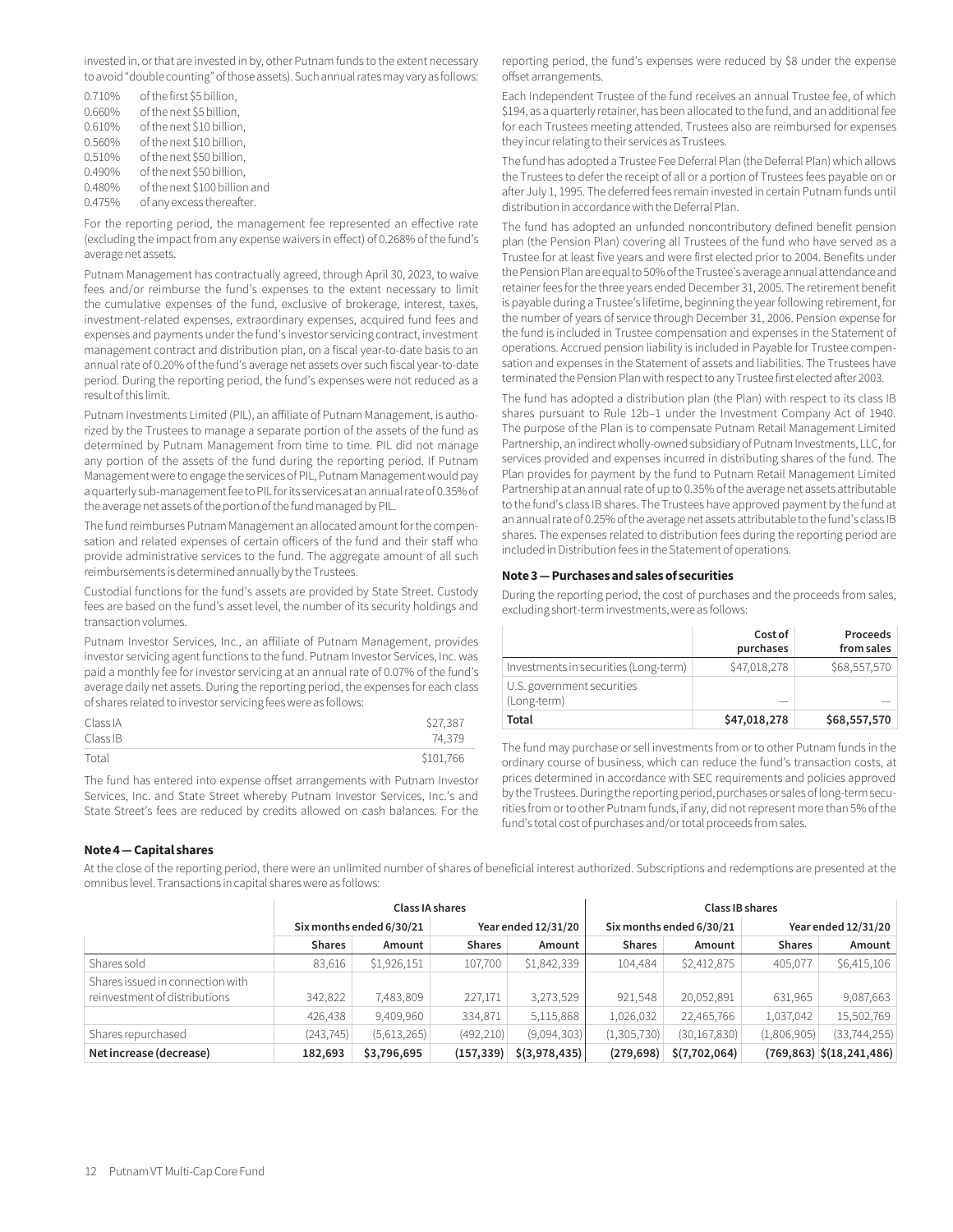#### **Note 5 — Affiliated transactions**

Transactions during the reporting period with any company which is under common ownership or control were as follows:

| Name of affiliate                      | Fair value as of<br>12/31/20 | Purchase cost | Sale proceeds | Investment income | Shares outstanding<br>and fair value as of<br>6/30/21 |
|----------------------------------------|------------------------------|---------------|---------------|-------------------|-------------------------------------------------------|
| Short-term investments                 |                              |               |               |                   |                                                       |
| Putnam Cash Collateral Pool, LLC*      | \$4,793,650                  | \$11,793,027  | \$14,903,802  | \$1,097           | \$1,682,875                                           |
| Putnam Short Term Investment<br>Fund** | 10,647,478                   | 24,010,191    | 29,382,585    | 3.260             | 5,275,084                                             |
| <b>Total Short-term investments</b>    | \$15,441,128                 | \$35,803,218  | \$44,286,387  | \$4,357           | \$6,957,959                                           |

\*No management fees are charged to Putnam Cash Collateral Pool, LLC (Note 1). Investment income shown is included in securities lending income on the Statement of operations. There were no realized or unrealized gains or losses during the period.

\*\*Management fees charged to Putnam Short Term Investment Fund have been waived by Putnam Management. There were no realized or unrealized gains or losses during the period.

#### **Note 6 — Market, credit and other risks**

In the normal course of business, the fund trades financial instruments and enters into financial transactions where risk of potential loss exists due to changes in the market (market risk) or failure of the contracting party to the transaction to perform (credit risk). The fund may be exposed to additional credit risk that an institution or other entity with which the fund has unsettled or open transactions will default.Investments in foreign securities involve certain risks, including those related to economic instability, unfavorable political developments, and currency fluctuations.

Beginning in January 2020, global financial markets have experienced, and may continue to experience, significant volatility resulting from the spread of a virus known as Covid–19. The outbreak of Covid–19 has resulted in travel and border restrictions, quarantines, supply chain disruptions, lower consumer demand, and general market uncertainty. The effects of Covid–19 have adversely affected, and may continue to adversely affect, the global economy, the economies of certain nations, and individual issuers, all of which may negatively impact the fund's performance.

#### **Note 7 — Summary of derivative activity**

The volume of activity for the reporting period for any derivative type that was held during the period is listed below and was based on an average of the holdings at the end of each fiscal quarter:

| Futures contracts (number of contracts) |       |
|-----------------------------------------|-------|
| Warrants (number of warrants)           | 7 NOC |

The following is a summary of the fair value of derivative instruments as of the close of the reporting period:

#### **Fair value of derivative instruments as of the close of the reporting period**

|                                                                       | Asset derivatives                                    |                   | Liability derivatives                            |                   |
|-----------------------------------------------------------------------|------------------------------------------------------|-------------------|--------------------------------------------------|-------------------|
| Derivatives not accounted for as hedging<br>instruments under ASC 815 | Statement of assets and<br>liabilities location      | <b>Fair value</b> | Statement of assets and<br>liabilities location  | <b>Fair value</b> |
| Equity contracts                                                      | Receivables, Net assets -<br>Unrealized appreciation | $$16.119*$        | Payables, Net assets-<br>Unrealized depreciation | \$8,844*          |
| Total                                                                 |                                                      | \$16,119          |                                                  | \$8,844           |

\*Includes cumulative appreciation/depreciation of futures contracts as reported in the fund's portfolio. Only current day's variation margin is reported within the Statement of assets and liabilities.

The following is a summary of realized and change in unrealized gains or losses of derivative instruments in the Statement of operations for the reporting period (Note 1):

#### **Amount of realized gain or (loss) on derivatives recognized in net gain or (loss) on investments**

| Derivatives not accounted for as hedging |              |                |             |
|------------------------------------------|--------------|----------------|-------------|
| instruments under ASC 815                | Warrants     | <b>Futures</b> | Total       |
| <sup>1</sup> Equity contracts            | \$ (30, 820) | \$1,068,094    | S1.037.274  |
| Total                                    | \$ (30, 820) | \$1,068,094    | \$1,037,274 |

**Change in unrealized appreciation or (depreciation) on derivatives recognized in net gain or (loss) on investments**

| Derivatives not accounted for as hedging instruments under ASC 815 | <b>Futures</b> | Total        |
|--------------------------------------------------------------------|----------------|--------------|
| Equity contracts                                                   | \$(174, 272)   | 5(174,272)   |
| <b>Total</b>                                                       | \$(174, 272)   | \$(174, 272) |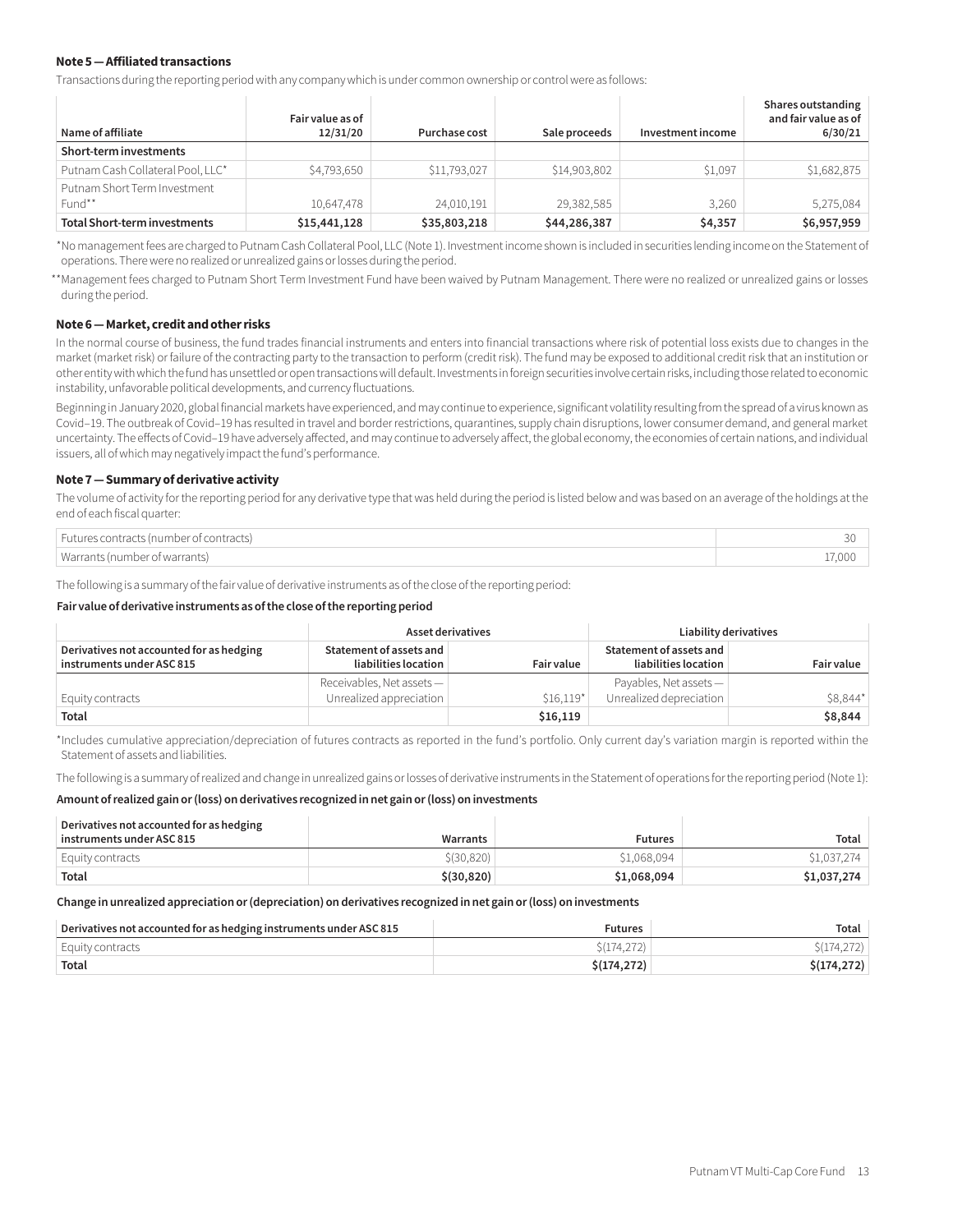#### **Note 8 — Offsetting of financial and derivative assets and liabilities**

The following table summarizes any derivatives, repurchase agreements and reverse repurchase agreements, at the end of the reporting period, that are subject to an enforceable master netting agreement or similar agreement. For securities lending transactions or borrowing transactions associated with securities sold short, if any, see Note 1. For financial reporting purposes, the fund does not offset financial assets and financial liabilities that are subject to the master netting agreements in the Statement of assets and liabilities.

|                                                              | BofA Securities, Inc. | Total     |
|--------------------------------------------------------------|-----------------------|-----------|
| Assets:                                                      |                       |           |
| Futures contracts <sup>§</sup>                               | \$6,375               | \$6,375   |
| <b>Total Assets</b>                                          | \$6,375               | \$6,375   |
| Liabilities:                                                 |                       |           |
| Futures contracts <sup>§</sup>                               | $S-$                  | Ś—        |
| <b>Total Liabilities</b>                                     | Ś-                    | Ś-        |
| <b>Total Financial and Derivative Net Assets</b>             | \$6,375               | \$6,375   |
| Total collateral received (pledged) <sup>†##</sup>           | $S-$                  |           |
| Net amount                                                   | \$6,375               |           |
| Controlled collateral received (including TBA commitments)** | Š—                    | $\zeta-$  |
| Uncontrolled collateral received                             | $\zeta$ —             | $\zeta$ — |
| Collateral (pledged) (including TBA commitments)**           | ς—                    | $S-$      |

\*\*Included with Investments in securities on the Statement of assets and liabilities.

†Additional collateral may be required from certain brokers based on individual agreements.

##Any over-collateralization of total financial and derivative net assets is not shown. Collateral may include amounts related to unsettled agreements.

§ Includes current day's variation margin only as reported on the Statement of assets and liabilities, which is not collateralized. Cumulative appreciation/(depreciation) for futures contracts and centrally cleared swap contracts is represented in the tables listed after the fund's portfolio. Collateral pledged for initial margin on futures contracts, which is not included in the table above, amounted to \$242,976.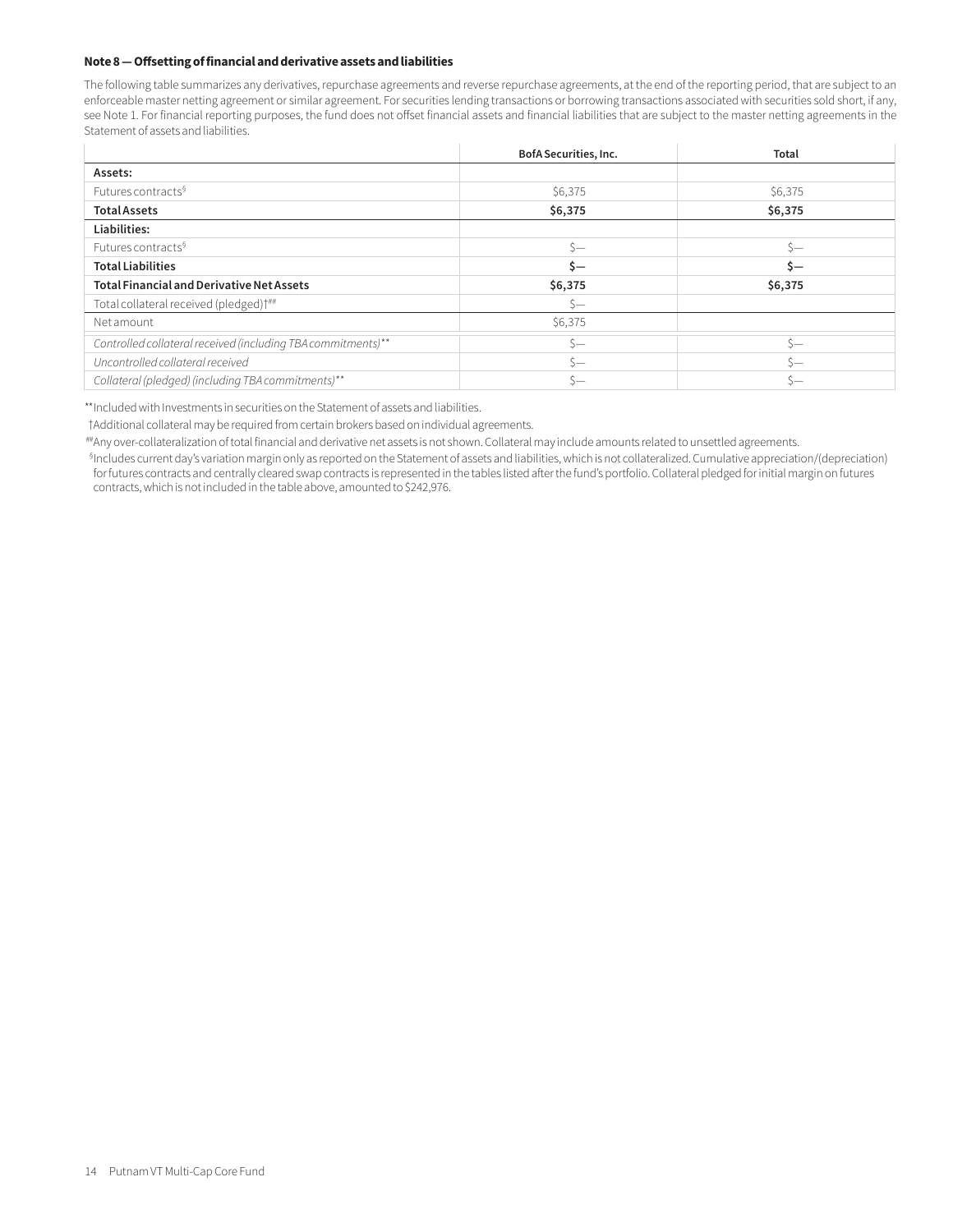## **Trustee approval of management contract**

#### **General conclusions**

The Board of Trustees of The Putnam Funds oversees the management of each fund and, as required by law, determines annually whether to approve the continuance of your fund's management contract with Putnam Investment Management, LLC ("Putnam Management") and the sub-management contract with respect to your fund between Putnam Management and its affiliate, Putnam Investments Limited ("PIL"). The Board, with the assistance of its Contract Committee, requests and evaluates all information it deems reasonably necessary under the circumstances in connection with its annual contract review. The Contract Committee consists solely of Trustees who are not "interested persons" (as this term is defined in the Investment Company Act of 1940, as amended (the "1940 Act")) of The Putnam Funds ("Independent Trustees").

At the outset of the review process, members of the Board's independent staff and independent legal counsel considered any possible changes to the annual contract review materials furnished to the Contract Committee during the course of the previous year's review and, as applicable, identified those changes to Putnam Management. Following these discussions and in consultation with the Contract Committee, the Independent Trustees' independent legal counsel requested that Putnam Management and its affiliates furnish specified information, together with any additional information that Putnam Management considered relevant, to the Contract Committee. Over the course of several months ending in June 2021, the Contract Committee met on a number of occasions with representatives of Putnam Management, and separately in executive session, to consider the information that Putnam Management provided. Throughout this process, the Contract Committee was assisted by the members of the Board's independent staff and by independent legal counsel for The Putnam Funds and the Independent Trustees.

In May 2021, the Contract Committee met in executive session to discuss and consider its recommendations with respect to the continuance of the contracts. At the Trustees' June 2021 meeting, the Contract Committee met in executive session with the other Independent Trustees to review a summary of the key financial, performance and other data that the Contract Committee considered in the course of its review. The Contract Committee then presented its written report, which summarized the key factors that the Committee had considered and set forth its recommendations. The Contract Committee recommended, and the Independent Trustees approved, the continuance of your fund's management and sub-management contracts, effective July 1, 2021. (Because PIL is an affiliate of Putnam Management and Putnam Management remains fully responsible for all services provided by PIL, the Trustees have not attempted to evaluate PIL as a separate entity, and all subsequent references to Putnam Management below should be deemed to include reference to PIL as necessary or appropriate in the context.)

The Independent Trustees' approval was based on the following conclusions:

• That the fee schedule in effect for your fund represented reasonable compensation in light of the nature and quality of the services being provided to the fund, the fees paid by competitive funds, the costs incurred by Putnam Management in providing services to the fund, and the application of certain reductions and waivers noted below; and

• That the fee schedule in effect for your fund represented an appropriate sharing between fund shareholders and Putnam Management of any economies of scale as may exist in the management of the fund at current asset levels.

These conclusions were based on a comprehensive consideration of all information provided to the Trustees and were not the result of any single factor. Some of the factors that figured particularly in the Trustees' deliberations and how the Trustees considered these factors are described below, although individual Trustees may have evaluated the information presented differently, giving different weights to various factors. It is also important to recognize that the management arrangements for your fund and the other Putnam funds are the result of many years of review and discussion between the Independent Trustees and Putnam Management, that some aspects of the arrangements may receive greater scrutiny in some years than others, and that the Trustees' conclusions may be based, in part, on their consideration of fee arrangements in previous years. For example, with certain exceptions primarily involving newly launched or repositioned funds, the current fee arrangements under the vast majority of the funds' management contracts were first implemented at the beginning of 2010 following extensive review by the Contract Committee and discussions with representatives of Putnam Management, as well as approval by shareholders.

#### **Management fee schedules and total expenses**

The Trustees reviewed the management fee schedules in effect for all Putnam funds, including fee levels and breakpoints. Under its management contract, your fund has the benefit of breakpoints in its management fee schedule that provide shareholders with reduced fee levels as assets under management in the Putnam family of funds increase. The Trustees also reviewed the total expenses of each Putnam fund, recognizing that in most cases management fees represented the major, but not the sole, determinant of total costs to fund shareholders. (Two funds have implemented so-called "all-in" management fees covering substantially all routine fund operating costs.)

In reviewing fees and expenses, the Trustees generally focus their attention on material changes in circumstances — for example, changes in assets under management, changes in a fund's investment strategy, changes in Putnam Management's operating costs or profitability, or changes in competitive practices in the mutual fund industry — that suggest that consideration of fee changes might be warranted. The Trustees concluded that the circumstances did not indicate that changes to the management fee schedule for your fund would be appropriate at this time.

As in the past, the Trustees also focused on the competitiveness of each fund's total expense ratio. In order to support the effort to have fund expenses meet competitive standards, the Trustees and Putnam Management and the funds' investor servicing agent, Putnam Investor Services, Inc. ("PSERV"), have implemented expense limitations that were in effect during your fund's fiscal year ending in 2020. These expense limitations were: (i) a contractual expense limitation applicable to specified open-end funds, including your fund, of 25 basis points on investor servicing fees and expenses and (ii) a contractual expense limitation applicable to specified open-end funds, including your fund, of 20 basis points on so-called "other expenses" (i.e., all expenses exclusive of management fees, distribution fees, investor servicing fees, investmentrelated expenses, interest, taxes, brokerage commissions, acquired fund fees and expenses and extraordinary expenses). These expense limitations attempt to maintain competitive expense levels for the funds.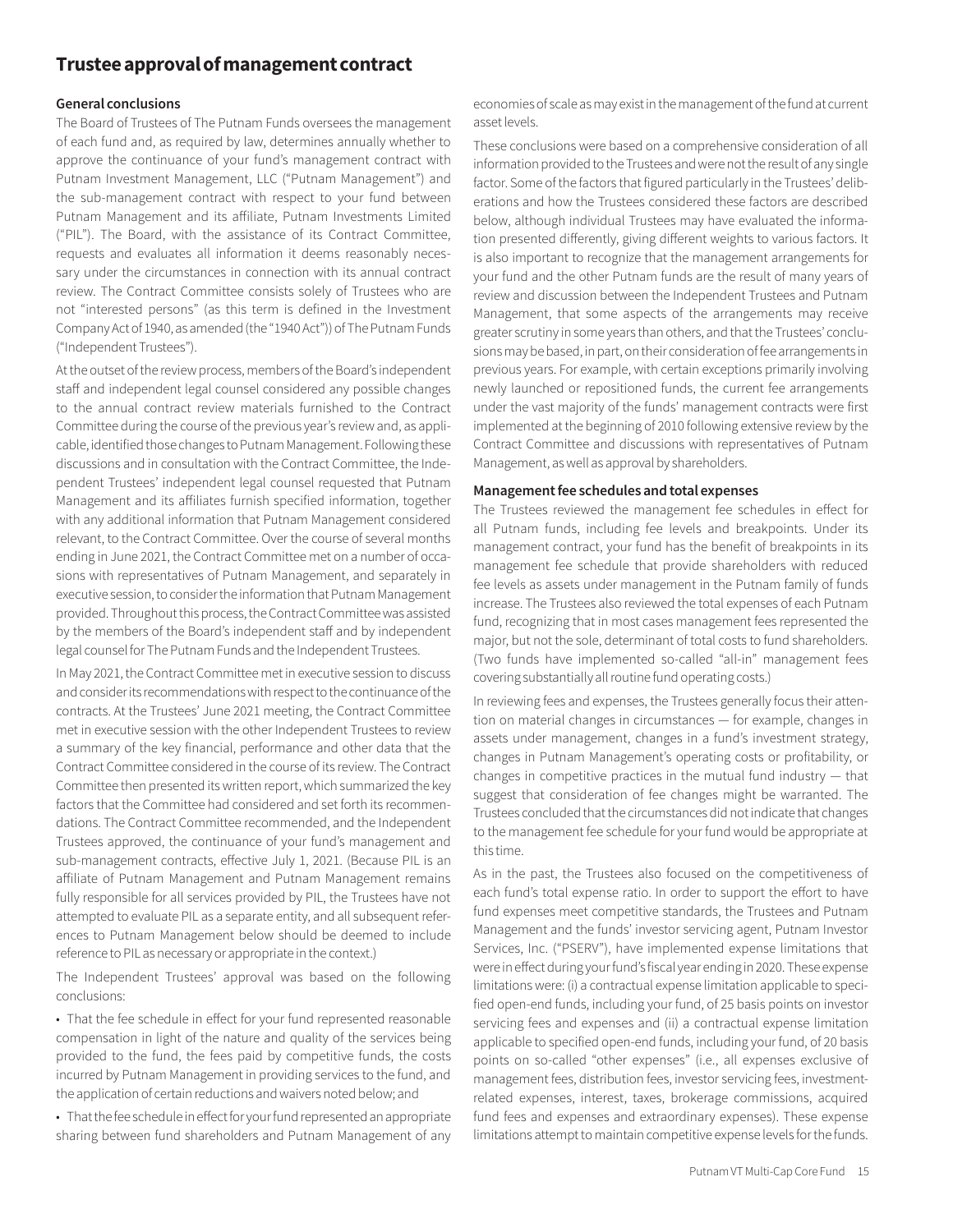Most funds, including your fund, had sufficiently low expenses that these expense limitations were not operative during their fiscal years ending in 2020. Putnam Management and PSERV have agreed to maintain these expense limitations until at least April 30, 2023. The support of Putnam Management and PSERV for these expense limitation arrangements was an important factor in the Trustees' decision to approve the continuance of your fund's management and sub-management contracts.

The Trustees reviewed comparative fee and expense information for a custom group of competitive funds selected by Broadridge Financial Solutions, Inc. ("Broadridge"). This comparative information included your fund's percentile ranking for effective management fees and total expenses (excluding any applicable 12b-1 fees), which provides a general indication of your fund's relative standing. In the custom peer group, your fund ranked in the first quintile in effective management fees (determined for your fund and the other funds in the custom peer group based on fund asset size and the applicable contractual management fee schedule) and in the third quintile in total expenses (excluding any applicable 12b-1 fees) as of December 31, 2020. The first quintile represents the least expensive funds and the fifth quintile the most expensive funds. The fee and expense data reported by Broadridge as of December 31, 2020 reflected the most recent fiscal year-end data available in Broadridge's database at that time.

In connection with their review of fund management fees and total expenses, the Trustees also reviewed the costs of the services provided and the profits realized by Putnam Management and its affiliates from their contractual relationships with the funds. This information included trends in revenues, expenses and profitability of Putnam Management and its affiliates relating to the investment management, investor servicing and distribution services provided to the funds. In this regard, the Trustees also reviewed an analysis of the revenues, expenses and profitability of Putnam Management and its affiliates, allocated on a fund-by-fund basis, with respect to the funds' management, distribution, and investor servicing contracts. For each fund, the analysis presented information about revenues, expenses and profitability for each of the agreements separately and for the agreements taken together on a combined basis. The Trustees concluded that, at current asset levels, the fee schedules in place for the Putnam funds, including the fee schedule for your fund, represented reasonable compensation for the services being provided and represented an appropriate sharing between fund shareholders and Putnam Management of any economies of scale as may exist in the management of the Putnam funds at that time.

The information examined by the Trustees in connection with their annual contract review for the Putnam funds included information regarding services provided and fees charged by Putnam Management and its affiliates to other clients, including defined benefit pension and profit-sharing plans, sub-advised mutual funds, private funds sponsored by affiliates of Putnam Management, model-only separately managed accounts and Putnam Management's newly launched exchange-traded funds. This information included, in cases where a product's investment strategy corresponds with a fund's strategy, comparisons of those fees with fees charged to the Putnam funds, as well as an assessment of the differences in the services provided to these clients as compared to the services provided to the Putnam funds. The Trustees observed that the differences in fee rates between these clients and the Putnam funds are by no means uniform when examined by individual asset sectors, suggesting that differences in the pricing of investment management services to these types of clients may reflect, among other things, historical competitive forces operating in separate marketplaces. The

Trustees considered the fact that in many cases fee rates across different asset classes are higher on average for mutual funds than for other clients, and the Trustees also considered the differences between the services that Putnam Management provides to the Putnam funds and those that it provides to its other clients. The Trustees did not rely on these comparisons to any significant extent in concluding that the management fees paid by your fund are reasonable.

#### **Investment performance**

The quality of the investment process provided by Putnam Management represented a major factor in the Trustees' evaluation of the quality of services provided by Putnam Management under your fund's management contract. The Trustees were assisted in their review of Putnam Management's investment process and performance by the work of the investment oversight committees of the Trustees and the full Board of Trustees, which meet on a regular basis with individual portfolio managers and with senior management of Putnam Management's Investment Division throughout the year. The Trustees concluded that Putnam Management generally provides a high-quality investment process — based on the experience and skills of the individuals assigned to the management of fund portfolios, the resources made available to them, and in general Putnam Management's ability to attract and retain high-quality personnel — but also recognized that this does not guarantee favorable investment results for every fund in every time period.

The Trustees considered that, in the aggregate, The Putnam Funds generally performed well in 2020, which Putnam Management characterized as a challenging year with significant volatility and varied market dynamics. On an asset-weighted basis, the Putnam funds ranked in the second quartile of their peers as determined by Lipper Inc. ("Lipper") for the year ended December 31, 2020 and, on an asset-weighted-basis, delivered a gross return that was 2.3% ahead of their benchmarks in 2020. In addition to the performance of the individual Putnam funds, the Trustees considered, as they had in prior years, the performance of The Putnam Fund complex versus competitor fund complexes. In this regard, the Trustees observed that The Putnam Funds' relative performance, as reported in the Barron's/Lipper Fund Families survey, continued to be exceptionally strong over the long term, with The Putnam Funds ranking as the 3rd best performing mutual fund complex out of 44 complexes for the ten-year period, with 2020 marking the fourth consecutive year that The Putnam Funds have ranked in the top ten fund complexes for the ten-year period. The Trustees noted that The Putnam Funds' performance was solid over the one- and five-year periods, with The Putnam Funds ranking 22nd out of 53 complexes and 14th out of 50 complexes, respectively. In addition to the Barron's/Lipper Fund Families Survey, the Trustees also considered the funds' ratings assigned by Morningstar Inc., noting that 26 of the funds were four- or five-star rated at the end of 2020 (representing an increase of four funds year-over-year) and that this included seven funds that had achieved a five-star rating (representing an increase of two funds year-over-year). They also noted, however, the disappointing investment performance of some funds for periods ended December 31, 2020 and considered information provided by Putnam Management regarding the factors contributing to the underperformance and actions being taken to improve the performance of these particular funds. The Trustees indicated their intention to continue to monitor closely the performance of those funds and evaluate whether additional actions to address areas of underperformance may be warranted.

For purposes of the Trustees' evaluation of the Putnam funds' investment performance, the Trustees generally focus on a competitive industry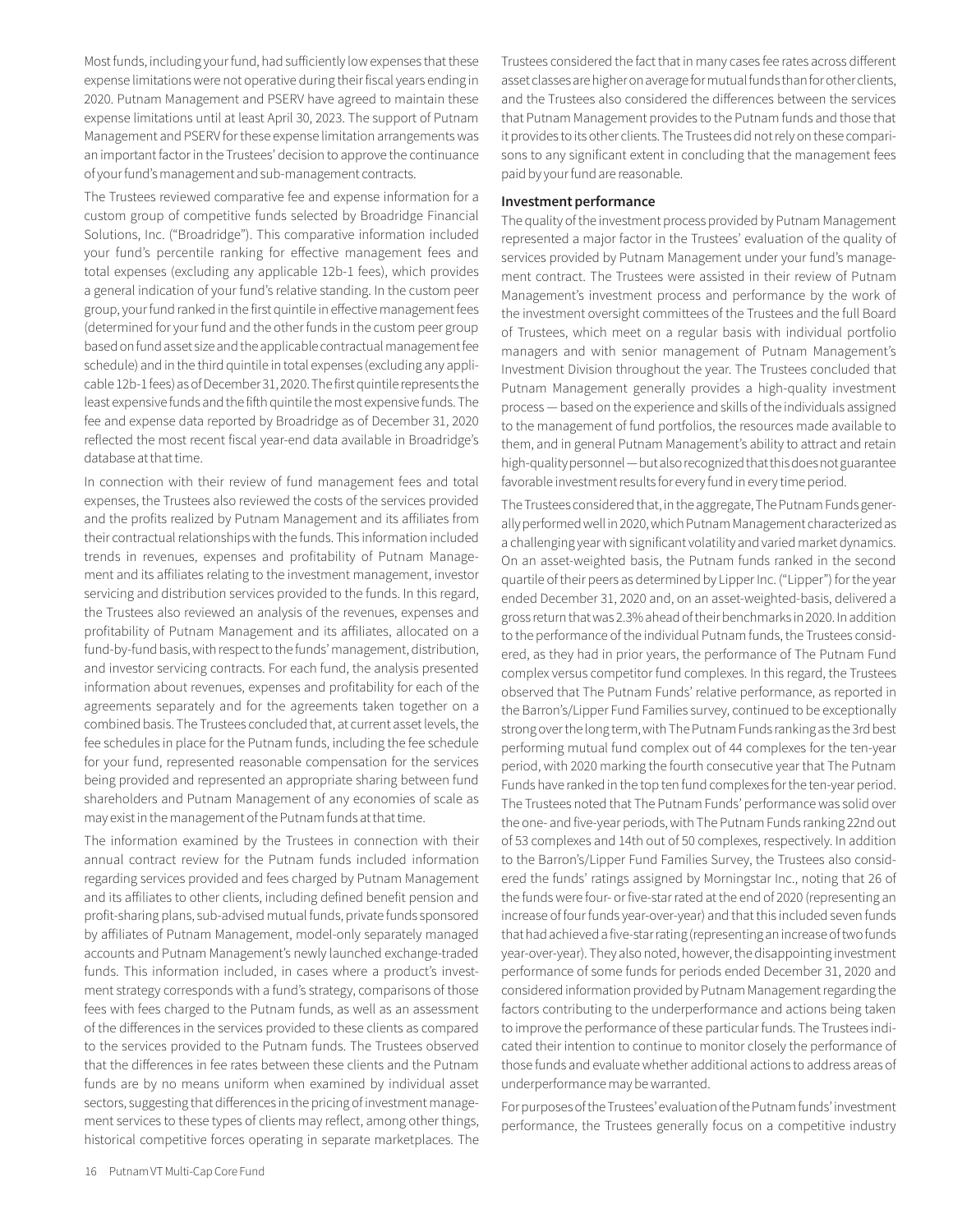ranking of each fund's total net return over a one-year, three-year and five-year period. For a number of Putnam funds with relatively unique investment mandates for which Putnam Management informed the Trustees that meaningful competitive performance rankings are not considered to be available, the Trustees evaluated performance based on their total gross and net returns and comparisons of those returns to the returns of selected investment benchmarks. In the case of your fund, the Trustees considered that its class IA share cumulative total return performance at net asset value was in the following quartiles of its Lipper peer group (Lipper VP (Underlying Funds) — Large-Cap Core Funds) for the one-year, three-year and five-year periods ended December 31, 2020 (the first quartile representing the best-performing funds and the fourth quartile the worst-performing funds):

| One-year period | Three-year period | Five-year period |
|-----------------|-------------------|------------------|
| 'nd             |                   |                  |

Over the one-year, three-year and five-year periods ended December 31, 2020, there were 158, 150 and 140 funds, respectively, in your fund's Lipper peer group. (When considering performance information, shareholders should be mindful that past performance is not a guarantee of future results.)

The Trustees considered Putnam Management's continued efforts to support fund performance through certain initiatives, including structuring compensation for portfolio managers to enhance accountability for fund performance, emphasizing accountability in the portfolio management process, and affirming its commitment to a fundamentaldriven approach to investing. The Trustees noted further that Putnam Management had made selective hires and internal promotions in 2020 to strengthen its investment team.

#### **Brokerage and soft-dollar allocations; investor servicing**

The Trustees considered various potential benefits that Putnam Management may receive in connection with the services it provides under the management contract with your fund. These include benefits related to brokerage allocation and the use of soft dollars, whereby a portion of the commissions paid by a fund for brokerage may be used to acquire research services that are expected to be useful to Putnam Management in managing the assets of the fund and of other clients. Subject to policies established by the Trustees, soft dollars generated by these means are used predominantly to acquire brokerage and research services (including third-party research and market data) that enhance Putnam Management's investment capabilities and supplement Putnam Management's internal research efforts. The Trustees indicated their continued intent to monitor regulatory and industry developments in this area with the assistance of their Brokerage Committee. In addition, with the assistance of their Brokerage Committee, the Trustees indicated their continued intent to monitor the allocation of the Putnam funds' brokerage in order to ensure that the principle of seeking best price and execution remains paramount in the portfolio trading process.

Putnam Management may also receive benefits from payments that the funds make to Putnam Management's affiliates for investor or distribution services. In conjunction with the annual review of your fund's management and sub-management contracts, the Trustees reviewed your fund's investor servicing agreement with PSERV and its distributor's contract and distribution plans with Putnam Retail Management Limited Partnership ("PRM"), both of which are affiliates of Putnam Management. The Trustees concluded that the fees payable by the funds to PSERV and PRM, as applicable, for such services are fair and reasonable in relation to the nature and quality of such services, the fees paid by competitive funds, and the costs incurred by PSERV and PRM, as applicable, in providing such services. Furthermore, the Trustees were of the view that the investor services provided by PSERV were required for the operation of the funds, and that they were of a quality at least equal to those provided by other providers.